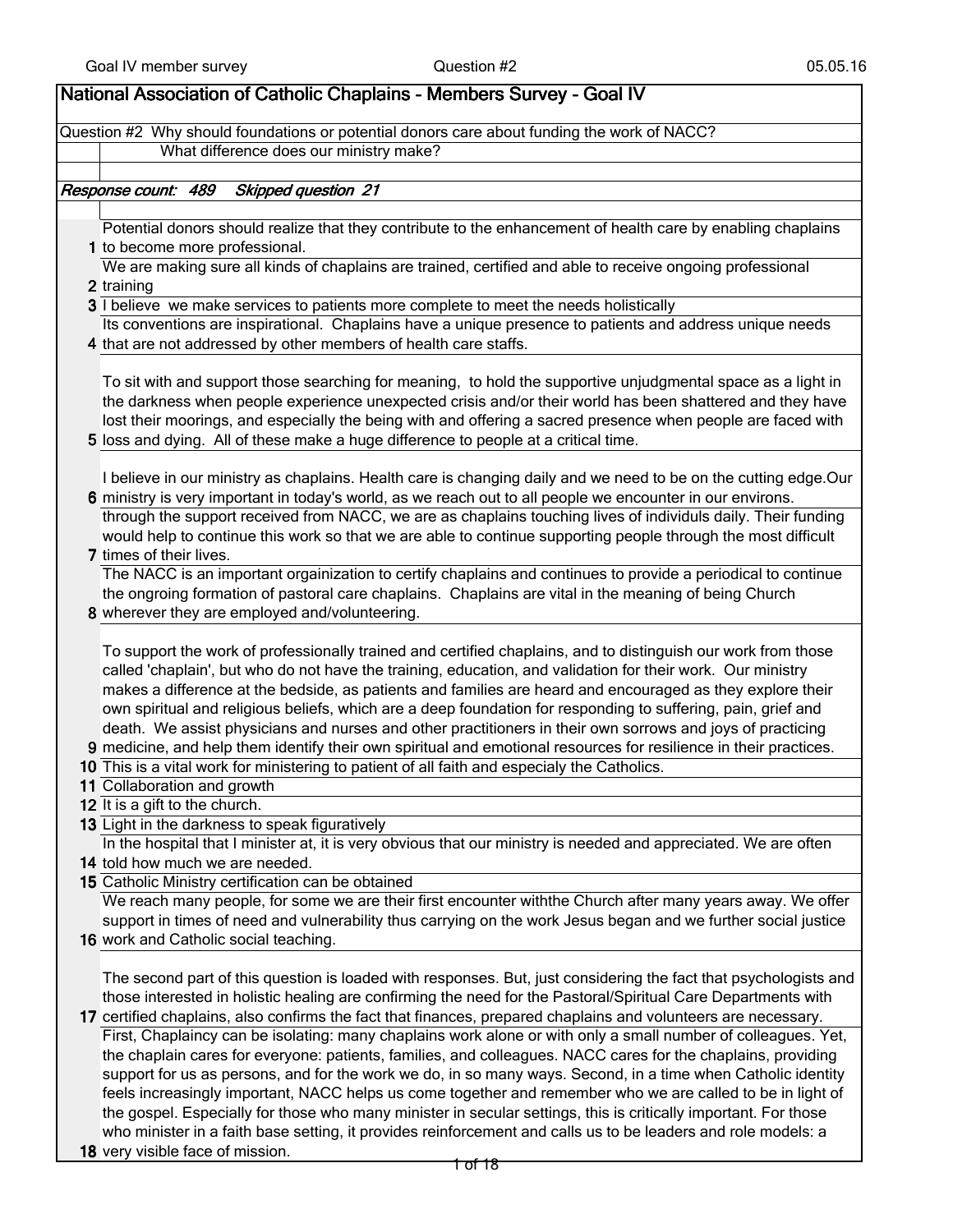ן

| As a profession we bring the trough meaning to the interdisciplinary healthcare team and often are the first<br>19 ones to help with the transdisciplinary team approach that benefits a patient in body, soul and mind.  |
|---------------------------------------------------------------------------------------------------------------------------------------------------------------------------------------------------------------------------|
| 20 I think we need to show the difference we make as chaplains. We                                                                                                                                                        |
| My ministry to the bereaved is extremely important because it lets them know some one cares about them and                                                                                                                |
| 21 that they have been heard. Hard                                                                                                                                                                                        |
| 22 We are the clinicians who listen with the heart and offer unconditional regard to "the least of these."                                                                                                                |
| Everyone is spiritual - body, mind and spirit. We provide the support to assist healing of the spirit, which                                                                                                              |
| 23 affects the body and mind. Use Puchalski's defintion of spirituality                                                                                                                                                   |
|                                                                                                                                                                                                                           |
| chaplains'services to healthcare is an integral part to the well-being and care of patients. Very undervalued in                                                                                                          |
| most settings. Much of what a chaplain accomplishes is thankless, even in terms of what they are given as                                                                                                                 |
| 24 salary/benefits. Chaplaincy in healthcare should be more recognized professonally.s.                                                                                                                                   |
| The demand for chaplaincy has been and will continue to rise as the health care landscape continues to                                                                                                                    |
| change. While inter-Faith and trans-cultural sensitivity are key in the professional upbuilding of chaplain                                                                                                               |
| formation, it is very crucial to maintain initiatives, ministry that are specifically centered in the Catholic                                                                                                            |
| traditions because of the ethical, moral and spiritual values that offer unique perspective in the entire                                                                                                                 |
| landscape of health care chaplaincy. The work of NACC is the only one that I know that has the task of                                                                                                                    |
| 25 sustaining these values and maintaining these goals.                                                                                                                                                                   |
| NACC is unique in its mission and vision to form chaplains who can provide qualitative spiritual care based on                                                                                                            |
| 26 christian principles.                                                                                                                                                                                                  |
| 27 No other discipline can provide the same quality of spiritual care that a board certified chaplain does                                                                                                                |
| 28 No one else can provide the same quality of spiritual care that board certified chaplains do                                                                                                                           |
| It is important for them to keep the funding open and support the work of NACC through which they strenghten                                                                                                              |
| 29 the administrative and technical day-to-day affairs of NACC.                                                                                                                                                           |
| 30 Quite a bit of difference.                                                                                                                                                                                             |
| 31 Brings hope to the hopeless and comfort to the dying and peace to the living                                                                                                                                           |
| NACC's advocacy for whole person care for those in distress extends the healing ministry of Jesus in real and<br>32 concrete ways.                                                                                        |
| 33 The need is great - helping those who are vulnerable.                                                                                                                                                                  |
|                                                                                                                                                                                                                           |
|                                                                                                                                                                                                                           |
| 34 Helping people in need. Comfort patients in difficult time, Spiritual Surpport.                                                                                                                                        |
| 35 Pastoral care providers continue the work of Jesus.                                                                                                                                                                    |
| This organization kgives voice to a part of the Catholic Church that otherwise would be voicelessmen and                                                                                                                  |
| 36 WOMEN in pastoral ministries suported and credentialed by the USCCB.                                                                                                                                                   |
| 37 Dignity of each person respected under Pastoral Care; Support in making significant life decisions<br>38 A chaplains ministry spans all cultural, ethnic, religious factions - none of us leaves this earth alive.     |
| 39 Our ministry contributes to the wholistic health of our patients, residents, or clients.                                                                                                                               |
| 40 To impact God's presence through pastoral care                                                                                                                                                                         |
| 41 Certification assures institutions of properly prepared chaplains                                                                                                                                                      |
|                                                                                                                                                                                                                           |
| NACC Chaplains are in ministry in every vital aspect of healthcare providing spiritual and emotional support to                                                                                                           |
| patients and staff. NACC members work in varied inter-faith healthcare settings. NACC members exemplify                                                                                                                   |
| 42 the Pope's emphasis on the spiritual and corporeal works of mercy for the "least of these".                                                                                                                            |
| 43 NACC helps educate and certify chaplains who are compassionate, effective and ethical.                                                                                                                                 |
| Perhaps the difference is as mentioned above - having ministered in smaller cities, it helped me keep in touch                                                                                                            |
| 44 with a wider population of people in a like ministry.                                                                                                                                                                  |
| We strive to uphold the dignity of the individual through compassionate ministry to all people while extending                                                                                                            |
| the universality of the Catholic faith. Our outreach and commitment extends to the lonely, the ill and suffering                                                                                                          |
| 45 as we stand in solidarity with them.                                                                                                                                                                                   |
| Pastoral Care is a gift to all in need hospital, prisons, parishes, times of community crisis to all people. We all                                                                                                       |
| 46 share in the labors and fruits of trained Chaplains.                                                                                                                                                                   |
| 47 It can help to keep chaplains on the cutting edge of what is going on in health care.                                                                                                                                  |
| Care for the sic was a integral part of the Early Eucharest and an integral part of the "mission sermon"                                                                                                                  |
| Jungmann Care of the sick by women and their pastoral care is frequently noted in the Didache. It is our<br>oldest ministry From my personal experience with aging relatives and friends, it is Catholic chaplains an the |

48 parish liaty who are the face of Catholic care ministry today.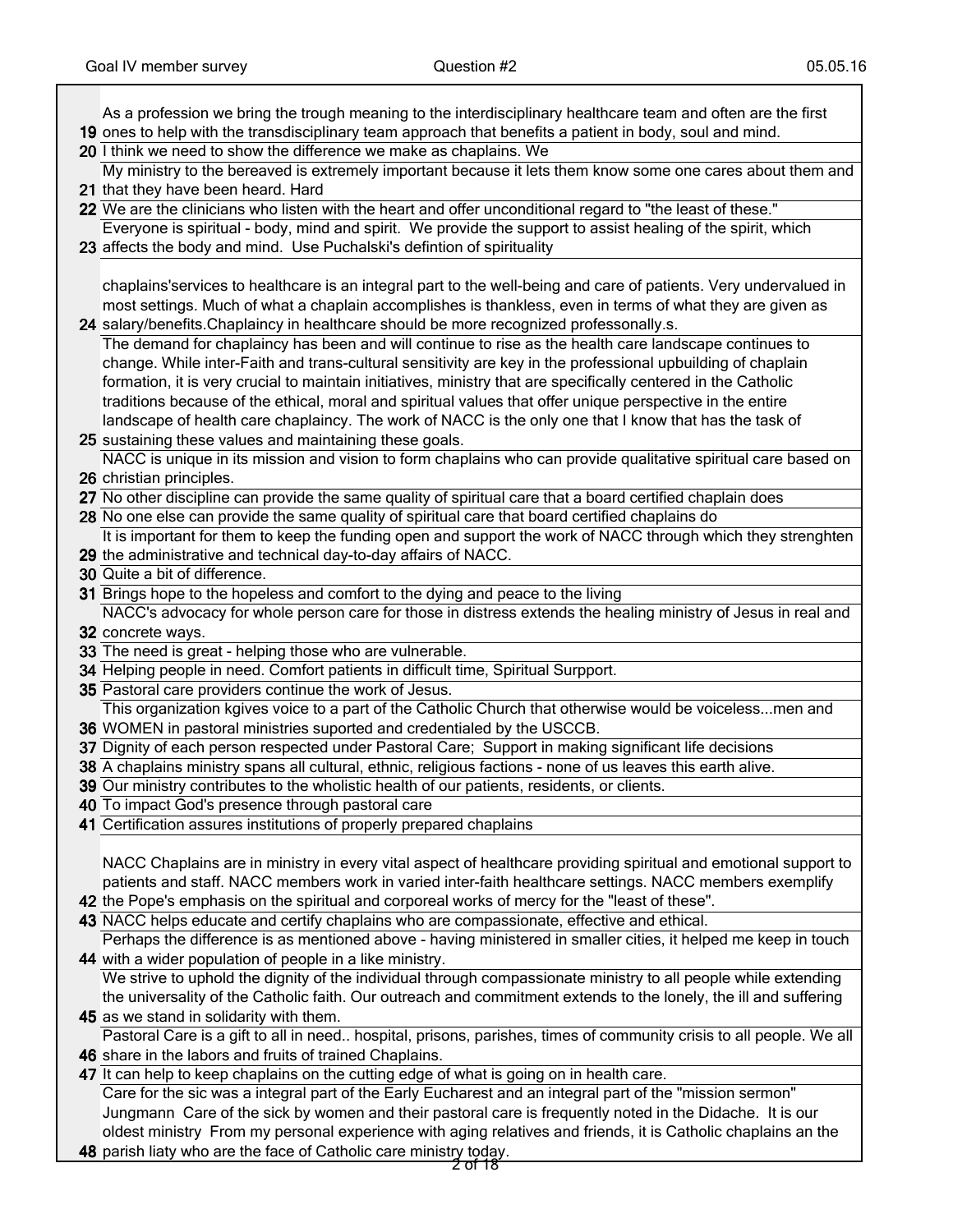| 49 it keeps the nacc afloat                                                                                                                                                                                                   |
|-------------------------------------------------------------------------------------------------------------------------------------------------------------------------------------------------------------------------------|
|                                                                                                                                                                                                                               |
| Our ministry has an impact on the PR image of the institutions in which we work, has an impact on customer                                                                                                                    |
| surveys, impacts the quality care a patient receives because of the care and empathy we provide, and adds                                                                                                                     |
| 50 the human element to the perception of a cold, scientific environment in which our institutions inhabit.                                                                                                                   |
| I would offer the NACC is a think tank for the future of ministry; not only building a vision, but offering ministry                                                                                                          |
| opportunities outside the hospital walls. If this is were helath care is really going, the NACC could be                                                                                                                      |
| 51 instrumental in building models of chaplaincy outside the hospital                                                                                                                                                         |
| Catholic patients have a sense of security and safety when they encounter a Catholic chaplain who                                                                                                                             |
| understands the importance of the sacraments and prayer, especially as priests become less available. I                                                                                                                       |
| believe this to be the era of the growing importance of lay ministers and I appreciate that my diocese was able                                                                                                               |
| to pay my registration for last year's NACC national meeting. I wish I could attend every year. Perhaps                                                                                                                       |
| 52 foundations/donors could underwrite more of the cost of the conferences.                                                                                                                                                   |
|                                                                                                                                                                                                                               |
| 53 Not sure what this money is used for but our ministry does make a differencenationally hmmmm not sure                                                                                                                      |
| 54 I really can't say. How is it different than APC or ACPE except that a bishops conference approves it?                                                                                                                     |
| 55 It helps us as Catholics to take quality spiritual care seriously.                                                                                                                                                         |
| 56 Because they are very helpful and keep me updated. It makes a great difference in our ministry.                                                                                                                            |
| 57 Because they are very helpful and keep me updated. It makes a great difference in our ministry.                                                                                                                            |
| 58 Because they are very helpful and keep me updated. It makes a great difference in our ministry.                                                                                                                            |
|                                                                                                                                                                                                                               |
| I believe that healing needs to be wholistic. Pastoral Care can make a difference in helping the patient and                                                                                                                  |
| 59 staff feel more comfortable and at peace. Then healing whether it is of body or mind can happen.                                                                                                                           |
| 60 It's a subtle form of evangelization.                                                                                                                                                                                      |
| 61 it makes chaplaincy a more professional position and the training is excellent (CPE)                                                                                                                                       |
| 62 Our ministry heals the world, one person at a time.                                                                                                                                                                        |
| What is important should be cared for and NACC is important. The difference it makes among others is that of                                                                                                                  |
| 63 CONSOLATION.                                                                                                                                                                                                               |
| When people are in crisis and are hurting and confused they are open to the presence of a chaplain whom                                                                                                                       |
| they feel they can trust. We don't earn as much as nurses, doctors and other medical professionals yet the                                                                                                                    |
| work we do is just as important. We need funding to help us continue to thrive and provide the compassionate                                                                                                                  |
| 64 care patients & families need.                                                                                                                                                                                             |
| NACC members help to create spiritual healing and provide light to those who are suffering and wounded.                                                                                                                       |
| 65 The organization itself sets gold standards for quality health care chaplaincy.                                                                                                                                            |
| 66 To help keep up the good work of NACC                                                                                                                                                                                      |
| 67 Not sure.                                                                                                                                                                                                                  |
| I do not know about fundations or private donors, but I do know that our ministry does a difference to patients,                                                                                                              |
| 68 families and staff as well.                                                                                                                                                                                                |
| 69 People in need of a chaplain have a right to quality spiritual care                                                                                                                                                        |
| They should care about the quality of support and spiritual assistance they or their loved ones, and family                                                                                                                   |
| 70 members, will receive when in need.                                                                                                                                                                                        |
| 71 Allow the work to continue at a reasonable cost                                                                                                                                                                            |
| 72 Chaplains are at the bedside of patients and the members of the interdisciplinary team<br>As we continue to expand our services ministry is to the whole person and naturally for me spirituality is at the                |
|                                                                                                                                                                                                                               |
| 73 heart of the personWholistic is the way to go!                                                                                                                                                                             |
| It is a key ministry in hospitals, long term care homes, prisons, military and etc. Any person who has recieved                                                                                                               |
| 74 this ministry in person can give the best answers for why Chaplains are needed in many places.                                                                                                                             |
| 75 It is about spirituality as a vital sign in regards to wholistic for patients, families and staff.                                                                                                                         |
| 76 It about being holistic care to those who need it. Ministering the spirit is the key to self care.                                                                                                                         |
| We provide an essential spiritual services to those we serve - in hospitals, nursing homes, hospice care and                                                                                                                  |
| 77 other venues                                                                                                                                                                                                               |
|                                                                                                                                                                                                                               |
|                                                                                                                                                                                                                               |
| our ministry helps bring about healing, understanding, acceptance, compassion and love to others in times of<br>vulnerability, transitions, challenges, crisis and death. As humans we are body and soul made in the image of |

79 It contributes greatly to holistic care.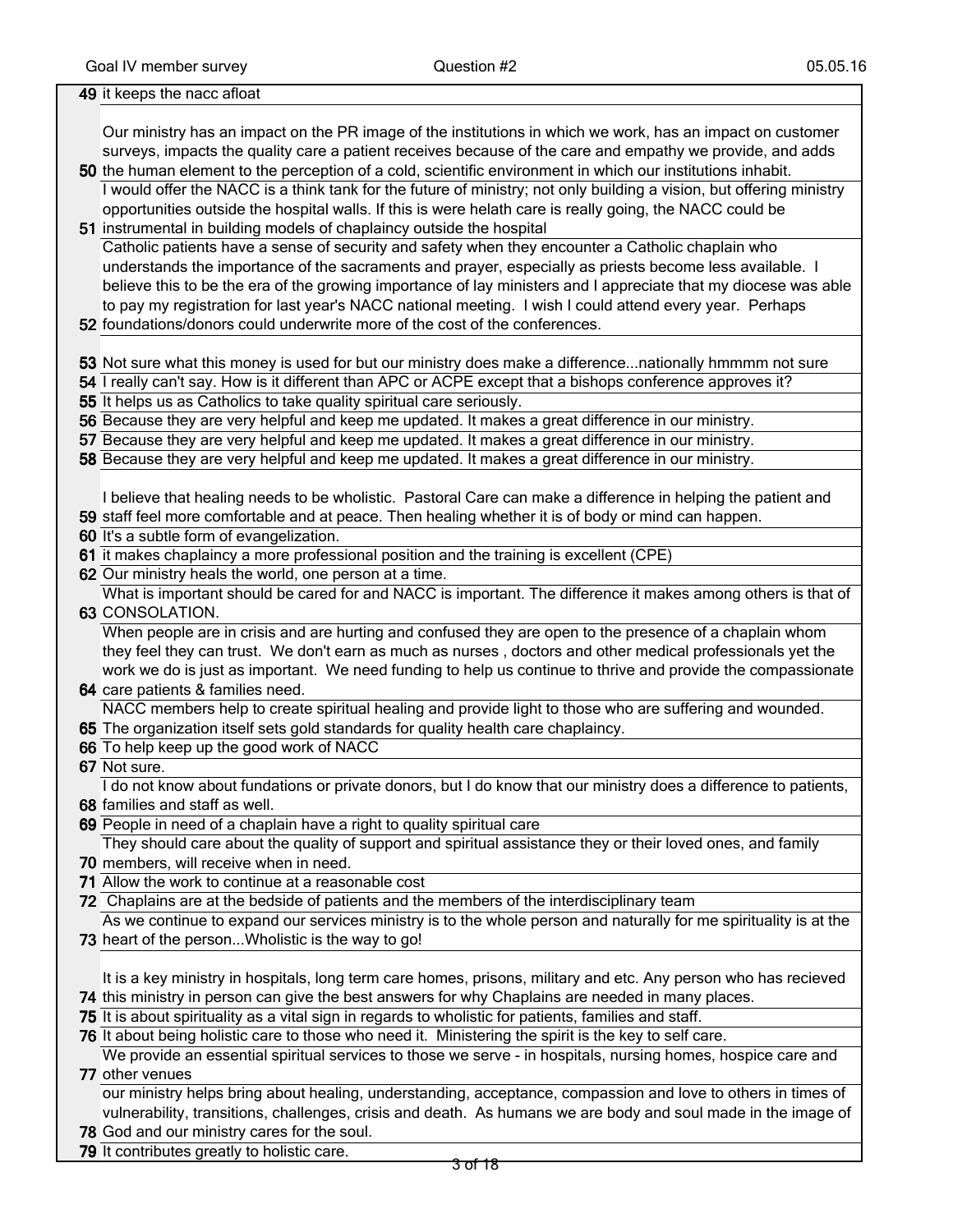| Quality chaplaincy care integrates spiritual and emotional discernment, development and coping into services            |
|-------------------------------------------------------------------------------------------------------------------------|
| 80 and support for people in times of greatest need/opportunity for growth.                                             |
| Our ministry makes a lot of difference in the lives of patients we serve assisting them in their spiritual and          |
| 81 emotional needs.                                                                                                     |
| 82 It is the professional organization for Catholic Chaplains on a par with the College of Chaplains                    |
| I believe funding is crucial to the mission of NACC and its ministries. The differences that the ministry               |
| provides include education, research, certification competencies, certification mentorship, and ensuring that           |
| 83 standards for chaplaincy meet the changing landscape of healthcare.                                                  |
| Foundations and other donors who have an interest in high quality spiritual care in health care should consider         |
| supporting the NACC. It is one of the main organizations which are supporting and developing the role of                |
| 84 spirituality in overall health care and wellbeing.                                                                   |
|                                                                                                                         |
| I feel that the fund will flow as long as the NACC is faithful to its missions: (1) chaplaincy                          |
| education/certification and professional development, (2) promotion of spiritual care by advocating for                 |
| 85 professional Catholic Chaplains.                                                                                     |
| I believe the Catholic Bishops and church communites should care about having the Catholic voice,                       |
| experience, ethics and spiritual sensitivity alive in the American culture and available to Catholic community          |
| 86 when they are sick/ injured                                                                                          |
|                                                                                                                         |
| 87 If we believe in the Spirit, this ministry is a gateway in times of illness, for healing, and for wholeness with God |
| 88 be present to the ill, providing spiritual care to them is crucial and intercal part of good health care             |
| 89 Spirituality is central to healing the whole person.                                                                 |
| I've really enjoyed the times I've been able to attend the annual meetings. I feel there's a group of like-minded       |
| 90 people out there that are supportive.                                                                                |
| Our ministry help to connect patients with their family and staff and to connext them to God and their                  |
| 91 community of faith.                                                                                                  |
| 92 Its team of chaplains reach out to the most in need. NACC unifies people                                             |
| 93 All the difference in the world re patient experience. The pts who have seen a chaplain do better.                   |
| It creates the environment for healthier, more accountable pastoral/spiritual care well- equipped to navigate           |
| the rapidly changing health care environment, ensuring more charitable and effective care for the whole                 |
| 94 person and community.                                                                                                |
| 95 Donors help those who help those who serve the afflicted. Donors make that possible                                  |
| Helps to have a professional group to lend legitimacy to chaplaincy and advocate for spiritual care in an               |
| 96 environment that is inclined not to value our field.                                                                 |
| 97 Our ministry provides a focus and humanizing sensitivity to the work of Catholic health care.                        |
|                                                                                                                         |
| NACC provides a rigorous certification process for pastoral ministry. Applicants must demonstrate how they              |
| complete a set of professional Standards, in addition to fulfilling their academia, in order to be certified. Once      |
| more, certification must be renewed every five years with the demonstration of continuing education and the             |
| 98 attainment of professional goals. Continued growth in the profession is expected and nurtured.                       |
| 99 We make a difference in the lives of others                                                                          |
| We are integrated not only in the healthcare setting but uniquely positioned to support local churches / value          |
| 100 centers.                                                                                                            |
| 101 to sad people                                                                                                       |
| 102 Care for clinical Chaplains who are skillfully trained and endorsedwho are worth a million \$\$\$                   |
| 103 Professional development                                                                                            |
|                                                                                                                         |
| 104 Cover another facet of patient care and wellbeing                                                                   |
| 105 Touching lives                                                                                                      |
| Spiritual care is an essential component to the healing process not just for donors but those in Health Care            |
| 106 leadership to appreciate and support.                                                                               |
| 107 Because great ministry is not free -so says St. Paul                                                                |
| 108 Total healing of Body, Soul and Spirit. Ministry can touch what others cannot or do not want.                       |
| 109 Highly trained, qualified & certified individuals to serve in the ministry of chaplaincy                            |
| 110 Our ministry is important, not sure if NACC is critical to the ministry                                             |

111 Keep all of the above and more alive and pertinent to Catholic chaplains!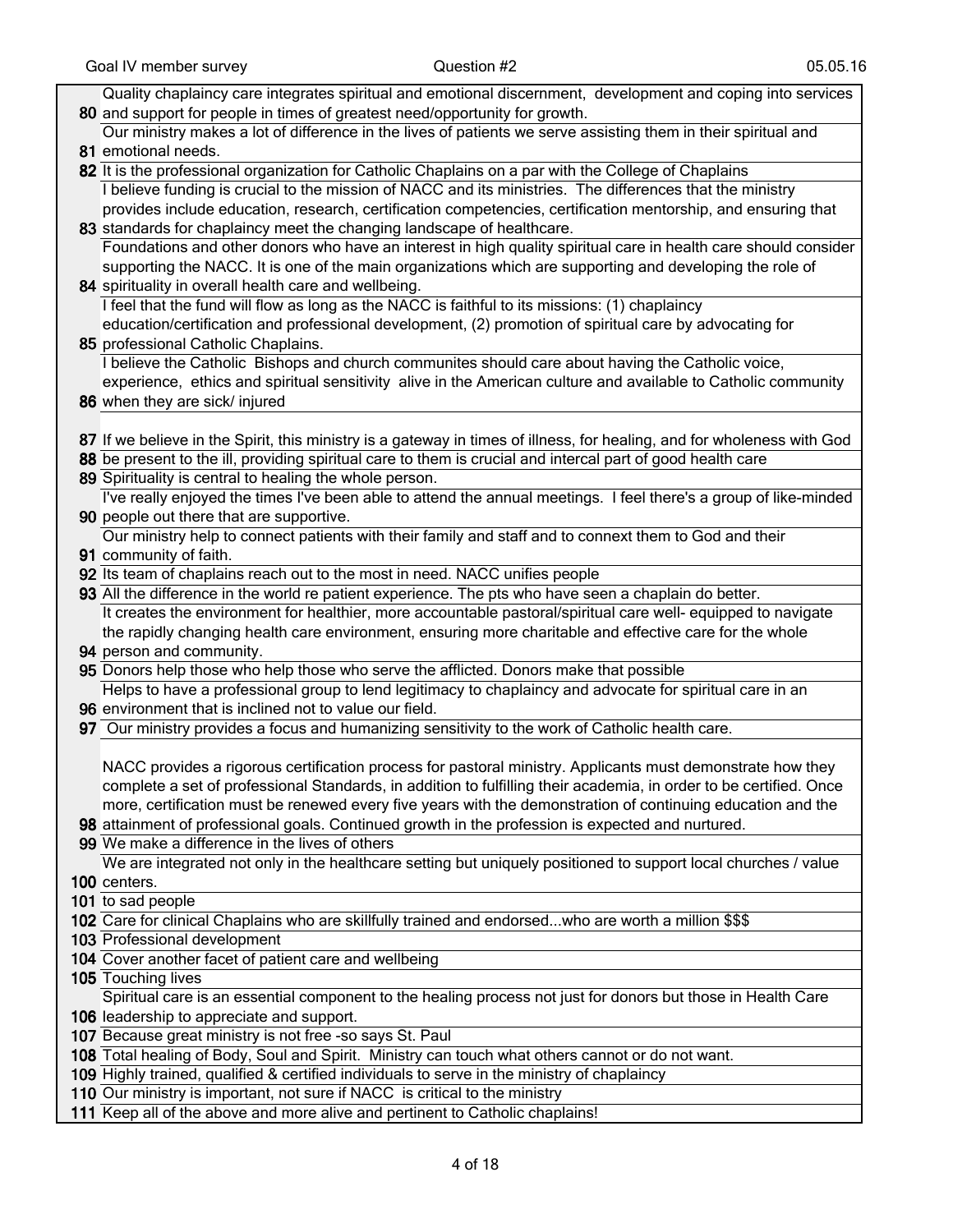| It's important we focus efforts on research and moving forward on key emerging themes. We have learned that        |
|--------------------------------------------------------------------------------------------------------------------|
| when a few systems come together and learn together, we get better and quicker results--not when we try to         |
| 112 get all members of the association to work on something.                                                       |
| Because we pay for everthing as members The ministry makes a big difference but Everything is about                |
| 113 money                                                                                                          |
| We provide (or should) assurance of continuing the wholistic healing of Jesus that is well grounded in our         |
| Catholic identity and theology. Through this foundation, we can be inclusive and provide hospitality that          |
| reflects the healing the Christ and the CHurch has provided for over 2000 years. We are that field hospital that   |
| 114 Pope Francis in the provision of care.                                                                         |
| SPIRITUAL HEALTH CARE IS INDESPENSABLE TO HOLISTIC HEALTHCARE, AND THIS IS WHAT NACC                               |
| <b>115 MINISTRY SERVES</b>                                                                                         |
| One of the few ministries in the Catholic Church where both men and women, clerical and lay members are            |
| 116 treated equally.                                                                                               |
| Fostering growth of Catholic chaplaincy as a ministry and profession; building solidarity among Catholic           |
| 117 chaplains                                                                                                      |
| 118 This is for those who can do that answer. I think you need to think bigger than just Catholic hospitals.       |
| M.D.s and nurses work primarily on the body of the patient, while chaplains work with the mind, Soul, and          |
| 119 HEART of the patient and his/her family.                                                                       |
| on the one hand: addresses Roman Catholic tenets in concert with today's realities esp in the healthcare           |
| setting. on the other: it raises standards of accrediting spiritual counselors/chaplains to meet the spiritual     |
| 120 needs for those who do not ascribe to any theistic belief.                                                     |
| The NACC provides much needed Certified Ministers to provide listening skills and semsativity to patients and      |
| family members as they negotiate illness and end of life situations. In this ministry it is important to remain    |
| God focused for individuals evin when they are not. To provided sensativity and prayer when needed is very         |
| 121 important in today's challenging world!                                                                        |
|                                                                                                                    |
| Because of our ministry, our patients/clients receive all round, holistic healing for the body, mind and spirit.   |
| 122 Funding enable NACC to ensure its members operates with proven evidenced-based standards of care               |
|                                                                                                                    |
| 123 not sure how it influences those who are not chaplains. I for one never heard of it until i became a chaplain. |
| There seems to be few Catholics chaplains. Getting the word out to lay people about this needed ministry,          |
| especially with so few priests. Most people are accepting of lay Catholic chaplains after they find no priest is   |
| 124 available.                                                                                                     |
| 125 I have not requested donations from my religious community. I think fees, cost of requirements are much.       |
| 126 professional chaplain ministry offers priceless healing care which humanizes health care                       |
| 127 Professional standards of excellence & integrity.                                                              |
| 128 Imp to the people we serve. Share in new insights                                                              |
|                                                                                                                    |
| It makes a great deal of difference to Catholic hospitals that chaplains be professionally trained. As well NACC   |
| 129 is a wonderful advocate with the Bishops. I believe we are trusted more when we are a BCC with NACC.           |
| 130 It makes a big difference, but people are no aware of the chaplain services.                                   |
| Our ministry of spiritual care fosters healing on the emotional and spiritual level, providing support that can    |
| 131 help patient to improve in their overall health!                                                               |
| 132 People don't realize the importance of the work we do until they need it.                                      |
| 133 helps those unable to pay for needed education                                                                 |
| Our ministry can make all of the difference in the world to families and patients. We provide care at some of      |
| 134 the most important times in life.                                                                              |
| 135 It is creative and taps into the needs of the human heart.                                                     |
| I believe that Chaplains are an essential part of the patients healing, and comfort for the family ans patient at  |
| 136 the time of death.                                                                                             |
|                                                                                                                    |
| NACC makes sure that those in the ministry are well prepared and quality individuals. It enables those who         |
| minister in all areas, especially hospital, help those continue to bring peace, comfort and strength to those with |

137 will and at end of life. They are a presence that isn't time limited and can be a liaison for patients and families.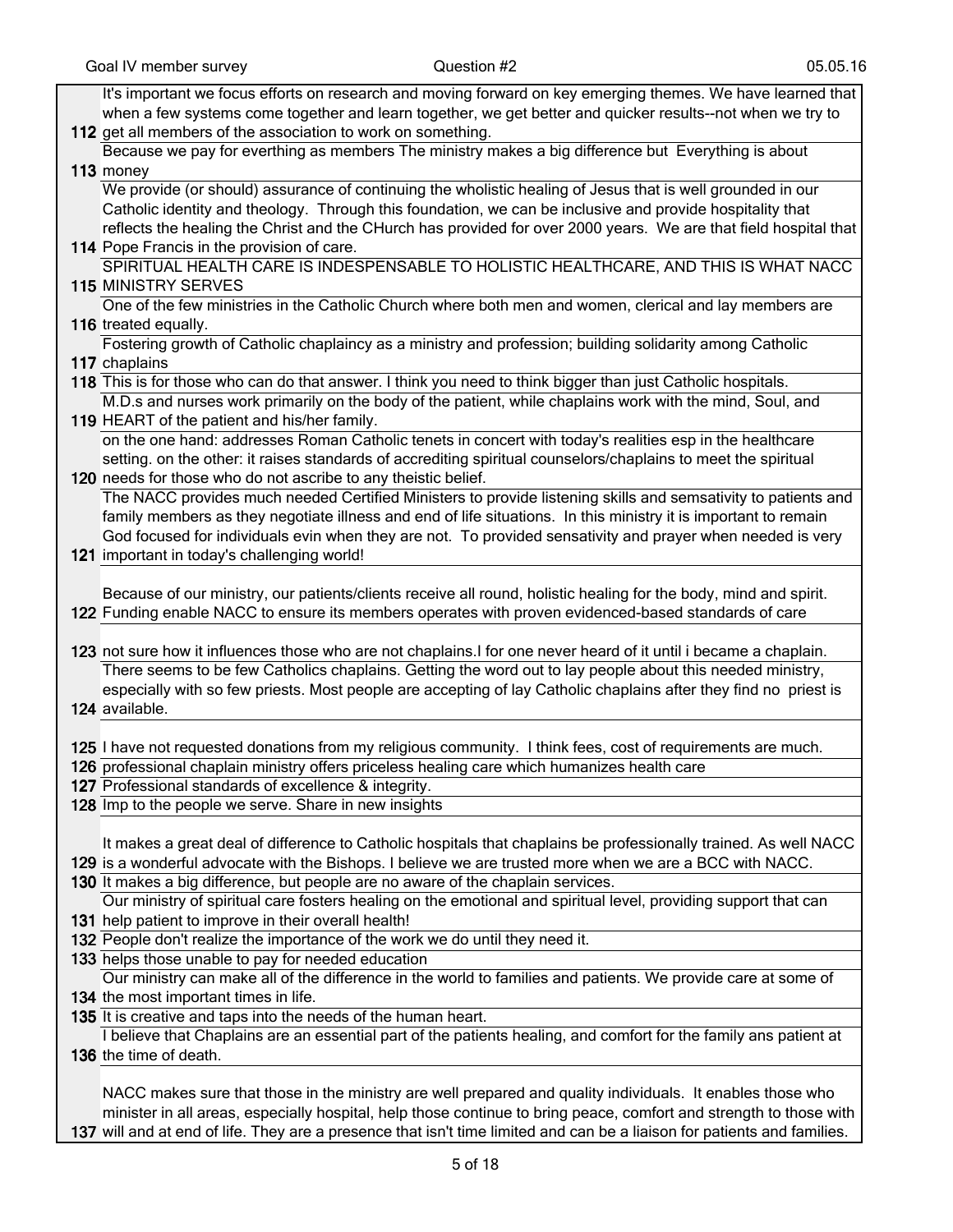| A rigorous CEU requirement- which keeps members involved in ministry/ self reflection and medial/leadership         |
|---------------------------------------------------------------------------------------------------------------------|
| 138 roles helps keep the membership vital and engaged in the various business cultures                              |
| Our ministry provides the "soul dimension" to health care and, without that, there is no Catholic health care       |
| 139 ministry.                                                                                                       |
| Our ministry makes a vital contribution to the well-being of the person in care. The spiritual component of         |
| healing continues to be explored and affirmed on mnay levels, not the least in anecdotal evidence of those          |
| 140 receving our care                                                                                               |
| 141 NACC strengthens Catholic identity. NACC provides Catholics with certification.                                 |
| Catholic ethics and values must remain strong in healthcare throughout the country---Compassion,                    |
| excellence, human dignity, justice and sacredness of life. Our religious directives provide appropriate             |
| 142 guidelines for varied and complex situations.                                                                   |
| Chaplains improve patient experience at hospitals--there's a lot of research to back that up. Catholics like to     |
| 143 have chaplains who understand their faith and speak their faith language.                                       |
| 144 continuing to improve chaplain competency and care standards -- would also like to see research.                |
| Most folks believe in God and God is in every situation, A pastoral approach in tough situations ia alwys           |
| 145 better than a purely intellectual approach                                                                      |
| There is no greater work than being with people when they need to be prayed with and listened to in difficult       |
| 146 times.                                                                                                          |
| 147 The ministry of a chaplain is of vital importance. I am unsure how much NACC relates to it.                     |
|                                                                                                                     |
| Our ministry takes care of the whole person, benfit to patient, staff and families. Helps in interdisciplinary      |
| 148 team, have our credentials demonstrates training similar to other trained professionals                         |
| The integral work of providing a framework for supporting the ministy of Catholic chaplains is a worthy goal to     |
| support. There is need to grow informed professional catholic chaplaincy as a hallmark of Catholic Healthcare       |
| 149 Services.                                                                                                       |
| Our ministry is very important for our work as chaplains. It is rewarding to have our own Catholic certification    |
| 150 process and health care ethics.                                                                                 |
| I will be making a donation to the foundation but I have no idea what it does. I just think that it probably will   |
| create a financial cushion so that NACC can continue to do its work without the struggle to survive always at       |
| 151 the door.                                                                                                       |
| As the spiritual care experts, chaplains help to assess and access issues related to meaning, comfort, values       |
| and faith for patients and their families. These issues frequently influence decisions regarding medical care       |
| but are too seldom able to be addressed by those focused on the physical needs of patients. Outcomes, both          |
| medical and emotional are improved when the issues of meaning have been woven into the care, satisfying             |
| 152 both patients and caregivers!                                                                                   |
| The sick carry burdens not always visible and chaplains presence and attentive listening can hasten physical,       |
| 153 mental, and emotional healing through their ministry.                                                           |
| 154 advocates for the discipline and educates those in the profession                                               |
| 155 Supports Catholic WOMEN in professional ministry                                                                |
| 156 We often minister to the most in need.                                                                          |
| This ministry connects people to themselves, to God, to sacraments, and to the church . A Catholic                  |
| Church/faith presence at the time of death is reassuring and comforting to those dying and those who are            |
| 157 grieving.                                                                                                       |
| 158 Excellent and appropriate formation of good, solid Catholic chaplains.                                          |
|                                                                                                                     |
| In addition to all the ways I have benefitted personally and professionally, listed above, the benefits to patients |
| and hospitals is incalculable: competent, well-formed and well-trained spiritual care for the same primary          |
| 159 demographic of Jesus' ministry (the Son of Man came to serve the sick, not the healthy) in our generation       |
| 160 ask the pt, resident, etc                                                                                       |
| We provide an opportunity to help others reconcile with the spiirtual pain in their life. Spiirtual cancer can      |
| 161 affect their physical and emmotional ability to function in constructive and healthy enviornment.               |
| It is necessary for potential donors to fund the NACC because of her important role in the holistic care of         |
| 162 patients, families and staff. Our ministry prepare patients to recover well or to die well.                     |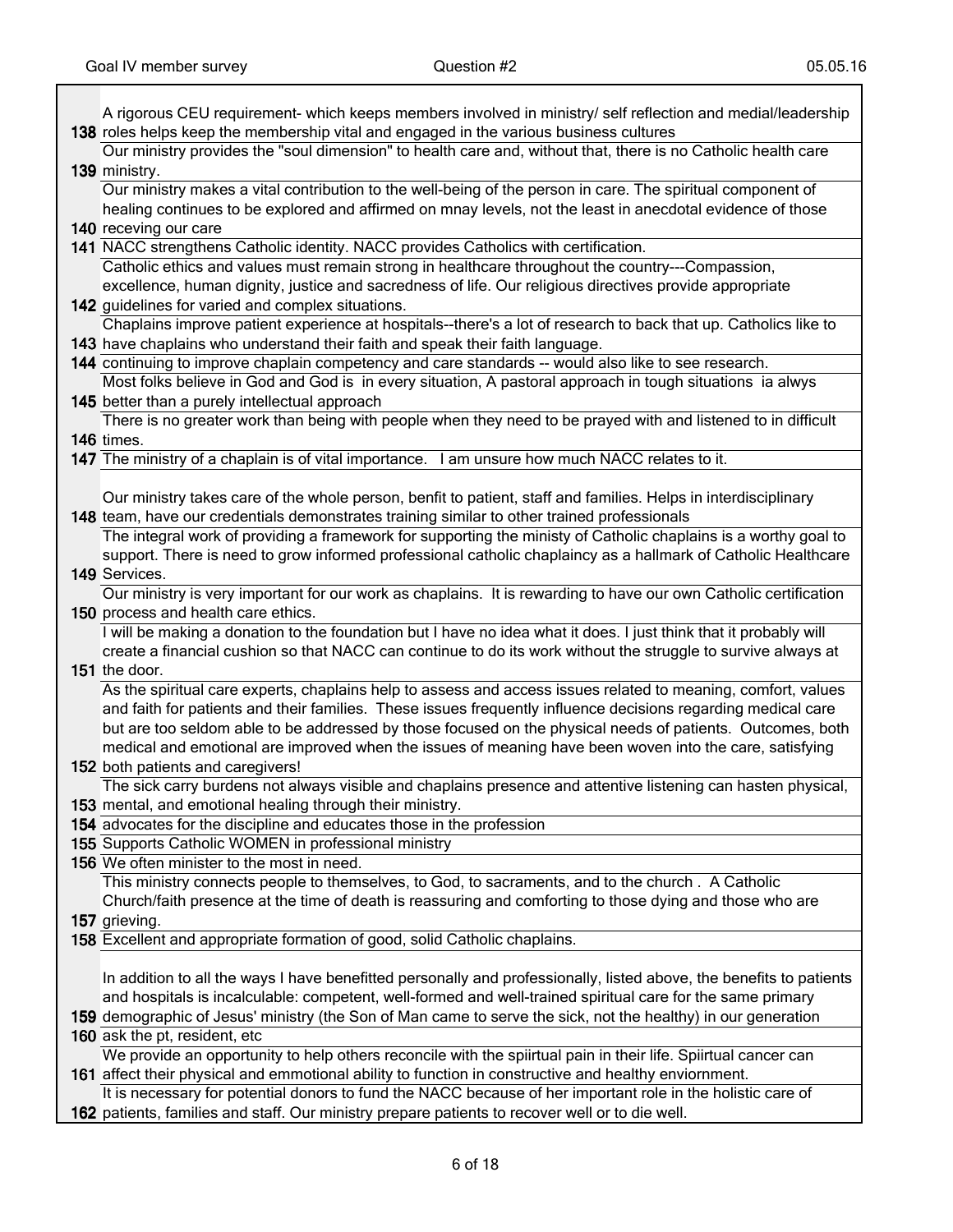Professional chaplaincy is more important than ever in health care, especially with the currrent emphasis on the patient experience. Supporting NACC in particular contributes to the legacy of many religious congregations who founded Catholic hospitals, and for whom spiritual care was an essential part of their

163 mission.

As a chaplaim being a member of NACC and being board certified makes difference because it demonstrates specialized knowledge, skills and expereince for the work of ministry. It means a person has met and achieved competency with the standards for service in the field of spiritual care. Donor foundation and institutions can feel confident that NACC furthers the role of chaplaincy as an interdisciplinary team member who enhances collaboration and patient satisfaction. NACC enhances professional credibility and validation of knowledge and qualification. All this leads to improved pateint safety and quality of care. Patient and families can feel

- 164 confident about spiritual caregivers as compassionate and professional.
- 165 Spirituality is integral to the human person a person's spirituality is integral to the identity of the individual.
- 166 Professional spiritual care is critical to health care.
- 167 Human persons need the compassionate care and spiritual support Chaplaincy can offer.

168 prayer and understanding of grace and resources NACC Chaplains serve those in need, their family members, and staff members of spiritual care, sacraments,

- 169 Spiritual Care is an intregral part of healthcare. We will be faced a chaplain shortage.
- 170 the news communicates the issues for those who are retired.

171 As Catholic Chaplain, I know the peace that comes to patients once they are heard and accpted. Catholic ministry is unique. A well-trained Catholic chaplain can minister well to all Christian traditions; the opposite is not always true. Moreover, priests aside, their are far too few Catholic chaplains, in particular for ministry to Catholic patients. We must find ways to encourage lay men and women into chaplaincy, despite a

172 Church that is only nominally supportive.

173 It is a needed service to those who need Chaplains especially towards the end of life. It provides a venue for lay Catholics to use their gifts and talents to become more deeply involved in ministry outside a parish setting. It allows for Catholic Chaplains to be certified within their specific faith tradition based

174 upon Catholic doctrine.

The USCCB endorses board certified chaplains for chaplain ministry in Catholic hospitals and other healthcare facilities. Professional certification makes a difference, because it confirms the fact a board certified chaplain is equipped to provide chaplain ministry based on a set of standards and core competencies equivalent to standards and skillsets required for other various hospital and healthcare professionals in a healthcare system. The work of NACC needs to continue as an viable link to nurturing the needs of the human

- 175 spirit in hospital patients, their families, and hospital staff. It brings the light of Christ and so much comfort to others. they know they are not alone. In my own ministry, I see the shortage of priests impacting the ill -the priests just don't have the time to visit hospitals, convalescent
- 176 homes, etc. helping people cope with deeper (spiritual) realities in their lives (i.e, sense of meaning and purpose), as the
- 177 Templeton Foundation supports spirituality studies.
- 178 We have an interfaith presence, continuity and deep experience that we share with each other
- 179 Improves excellence in this ministry. Also ensures Catholic Mission.

180 Our service as chapalins in healthcare settings is most valuable even though much unrecognized as such.

They should care and they should invest on the NACC as a way of improving the spiritual life of so many

181 people. It makes a big different when the people have someone prepared to listening their struggles of this life, 182 It ensures competent chaplains

- 183 Caring for the whole person-body, mind and spirit.
- 184 Impact of pastoral care through stories and research
- 185 We bring the ministry of the loving God to people when they need it most.
- 186 We have the ability to touch people's lives at the deepest level possible.

187 guarantees a professional standard of care and offers continued education that effects level of patient care 188 In this age of technology we need the personal caring that chaplains provide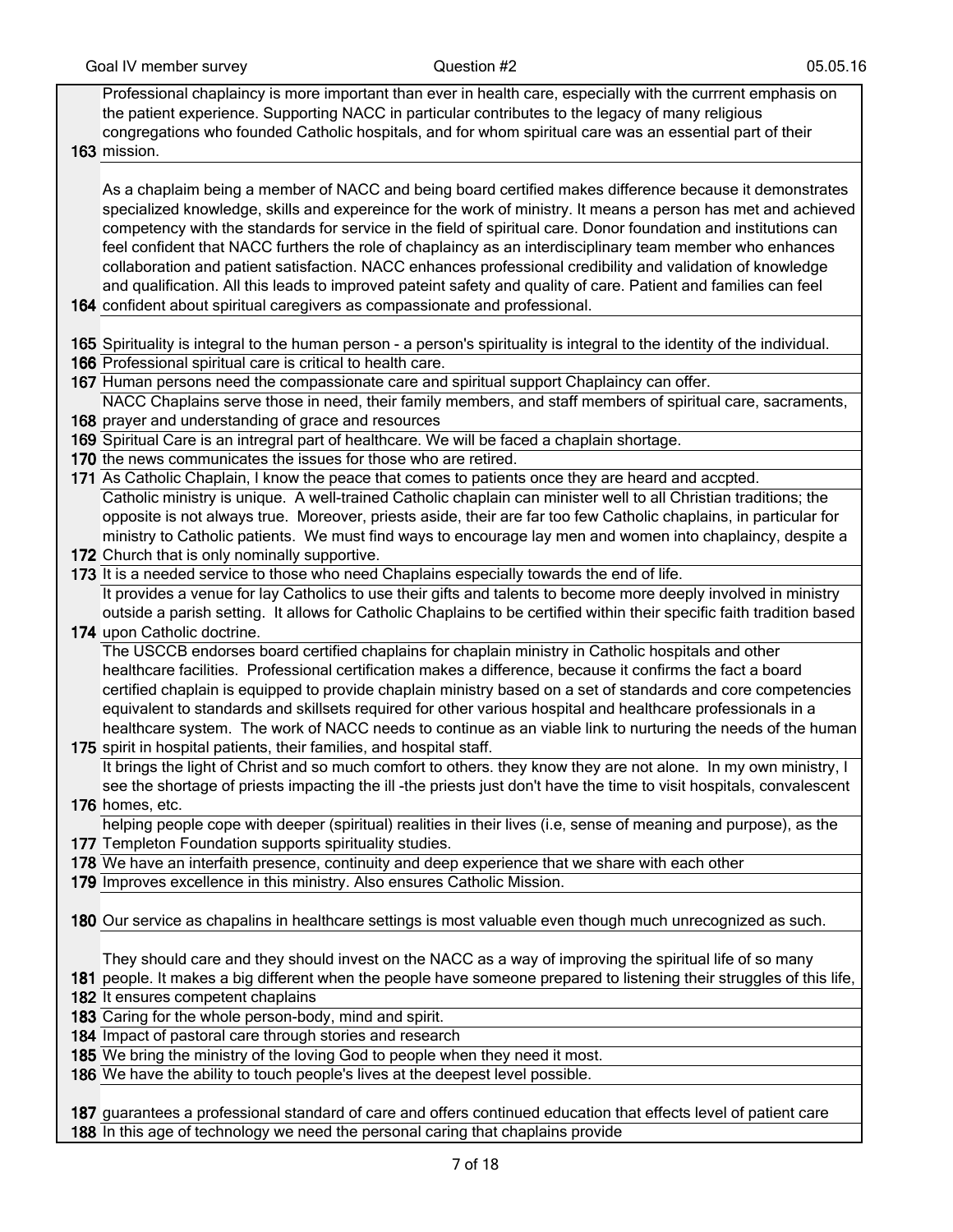|       | 189 Provides a voice for chaplains as well as a source of support and education - all for the benefit of those served                                                                                                                 |
|-------|---------------------------------------------------------------------------------------------------------------------------------------------------------------------------------------------------------------------------------------|
|       | 190 We need a supportive network and professional association.                                                                                                                                                                        |
|       | To ensure the spiritual professional and quality care in health-care, in service to those in need of                                                                                                                                  |
|       | 191 compassionate care.                                                                                                                                                                                                               |
|       | Our ministry is very important for the spiritual care of others - spiritual care is just one facet of the wholistic<br>care of an individual. One's spiritual connection, and in NACC's case - specifically, Catholic, is a source of |
|       | 192 healing and comfort for people.                                                                                                                                                                                                   |
|       | 193 Ensure the spiritual professional and quality care that chaplaincy provides in health care.                                                                                                                                       |
|       | NACC is an important network providing ongoing education and training opportunities important to the work of                                                                                                                          |
|       | 194 chaplains.                                                                                                                                                                                                                        |
|       | NACC gives a voice to the value of chaplains and spiritual care - this ministry makes a difference because it                                                                                                                         |
|       | gives chaplains the tools and support and insight they need to make a difference every day for every soul they                                                                                                                        |
|       | 195 encounter - whether fellow associates, patients, or family members.                                                                                                                                                               |
|       | 196 Promotes the ministry of the church, catholic healthcare is a different kind of business (value)                                                                                                                                  |
|       | To help keep costs down to religious n professionals who are under compensated in the professional field of                                                                                                                           |
|       | 197 chaplaincy.                                                                                                                                                                                                                       |
|       |                                                                                                                                                                                                                                       |
|       | Foundations and donors should care about funding the work of NACC and other Certifying organizations to                                                                                                                               |
|       | promote and support Board Certification as governing organizations such as Medicare and JCAHO seem to be                                                                                                                              |
|       | 198 pointing the future toward requiring a legitimate and effective provision of pastoral and spiritual care.                                                                                                                         |
|       | 199 We bring much comfort to many people.                                                                                                                                                                                             |
|       | The work done by the NACC and the chaplains who are part of the association is what Christ called us to do                                                                                                                            |
|       | 200 as Christians. Thus we make a difference in the world.                                                                                                                                                                            |
|       | 201 building the future of spiritual care tightly connected with the future of healthcare                                                                                                                                             |
|       | 202 Growing evidence how spiritual care improves well-being on multiple levels,                                                                                                                                                       |
|       | Foundations should care about funding our organizations because it helps chaplains be professional trained                                                                                                                            |
|       | 203 and educated                                                                                                                                                                                                                      |
|       |                                                                                                                                                                                                                                       |
|       | Our ministry of Chaplaincy is still in its infancy; therefore by our continued presence and identification as                                                                                                                         |
|       | 204 Board Certified Chaplains, we are able to educate more people and promote our ministry.                                                                                                                                           |
|       | 205 It brings a spiritual component into patient care which patient and family seem to appreciate.                                                                                                                                    |
|       | 206 Educated group striving to support the dignity of each individual through respect and education                                                                                                                                   |
|       | 207 Professional preparation for the work; coverage for pastoral malpractice claims;                                                                                                                                                  |
|       |                                                                                                                                                                                                                                       |
|       | First of all I don't believe we can rely on membership as heavily as we do. We have significant dues,                                                                                                                                 |
|       | certification and recertification fees, conferences etc, most of which are not funded by our places of ministry.                                                                                                                      |
|       | Then of course the annual appeal comes along with frequent reminders to give, give, give. I won't go into the<br>variations in salary. So, yes, foundations and other type doners are essential. What difference does our             |
|       | ministry make?? That's a good question and one that also varies. How do we measure the spiritual, the                                                                                                                                 |
|       | 208 affective supports, the ability to facilitate Sacramental needs even if we cannot offer these ourselves?                                                                                                                          |
|       | In order to do our ministry, we need to be recognized by NACC. To support the ministry we provide, funding is                                                                                                                         |
|       | 209 needed.                                                                                                                                                                                                                           |
|       | our ministry helps people a lot in evaluating both meaning of their life and the spiritual meaning of human                                                                                                                           |
|       | 210 existence                                                                                                                                                                                                                         |
|       | Our ministry is a compassionate one, we are present when nobody other can be. We are professional and                                                                                                                                 |
|       | 211 relational. We do team work                                                                                                                                                                                                       |
|       | 212 Because it brings strength and professionalism to chaplaincy                                                                                                                                                                      |
|       | 213 Every organization needs some financial gas, and NACC fits the description.                                                                                                                                                       |
|       | It is wonderful organization and especially needed in our church at this time. All when scholarships are offered                                                                                                                      |
|       | 214 to all of us.                                                                                                                                                                                                                     |
|       | in an ever increasingly stressful world, pointing those we meet in the direction of eternal values can result in                                                                                                                      |
| 216 ? | 215 greater personal integrity and peace which would then impact the larger community.                                                                                                                                                |
|       | We know how important our work is in the healing of souls and how that contributes to the healing of bodies.                                                                                                                          |
|       | unfortunately, very few hospital administrators see it as essential. monies will fund advocacy for pastoral care                                                                                                                      |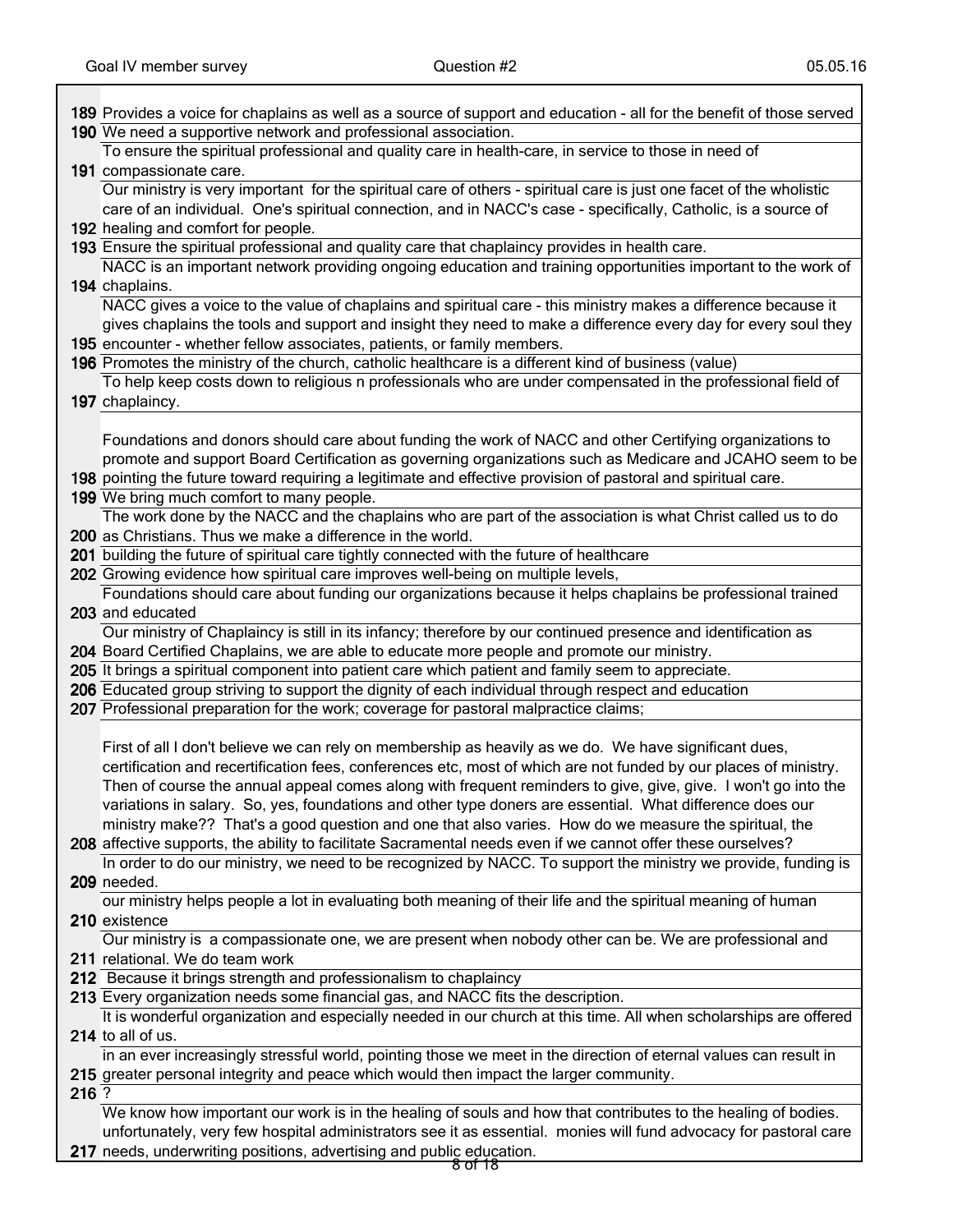|       | 218 Patients, staff and families benefit from our ministry; especially in promoting the Holistic care of the patients  |
|-------|------------------------------------------------------------------------------------------------------------------------|
|       | The NACC does very little in terms of promoting our organization except to ourselves. There is little if any           |
|       | 219 promotion of certified chaplains to the health systems.                                                            |
|       | 220 Important work and ministry for the church.                                                                        |
|       | NACC provides education, certification and support to many chaplains who are the only presence of spiritual            |
|       | 221 care in current health care system which most are for-profit.                                                      |
|       | 222 I am not aware                                                                                                     |
|       | Foundations and potential donors are very vital to enable NACC meet various/numerous expenses in effort to             |
|       | 223 maintain quality education, salaries and schoraship f                                                              |
|       | 224 NACC play a huge role in pastoral care because of education with skills when dealing with the sick.                |
|       | Donations support the programs offered by the organization that enable chaplains to do their best ministry to          |
|       | 225 others.                                                                                                            |
|       | 226 The professional training has been invaluable                                                                      |
|       | 227 recognizing that health events impact the whole person --and                                                       |
|       | 228 Makes a difference to Catholic health care organizations for sure.                                                 |
|       |                                                                                                                        |
|       | 229 Healing from a wholisitic perspective is gaining recognition and Mind, Body, Spirit connection is essential.       |
|       | NACC promotes educated, integrated chaplains through certification process and assuring opportunities for              |
|       | 230 chaplains to keep up with what is happening in their field                                                         |
|       | 231 We minister to people of ALL faiths or even non-faith affiliated, not only Catholics or Christians, etal.          |
|       | 232 as well as of their staff.                                                                                         |
|       |                                                                                                                        |
|       | The ministry of chaplaincy is central to the wellness of a person. If the spirit is sick, the body cannot heal.        |
|       | 233 Chapalins need to be professionally prepared for the work. NACC is good at thorough preparation.                   |
|       | Those who seek spiritual and pastoral care and support in their times of illness or distress seek to find a bond       |
|       | 234 with God who Eternally Loves them.                                                                                 |
|       | We make a big difference in the lives of the suffering and their families. We ease and give comfort to people          |
|       | 235 in many circumstances                                                                                              |
|       |                                                                                                                        |
|       | 236 We provide the community the extended care that is missing or lacking because of the shortage of priests.          |
|       |                                                                                                                        |
|       | I have served in long term care - often our community does not have a pastor or priest available and working           |
|       | 237 with others to provide spiritual care is help ful to the people directly served and the coworkers also benefit     |
|       | NACC has given me the opportunity to be in touch with other chaplains. Also the annual conference is                   |
|       | 238 extremely beneficial.                                                                                              |
|       | Chaplaincy significant part of caring for whole person, chaplains give precious time to patients that docs don't       |
|       | <b>239</b> have                                                                                                        |
|       | 240 Our ministry makes a profound positive impact on the healing of patients, families and staff.                      |
|       | The profession of chaplaincy (and especially Catholic chaplaincy) benefits so many people - and without the            |
|       | 241 organizational structure that supports it, the profession would suffer.                                            |
|       | We work in management of affirmation of life values, especially at significant or crisis moments in the lives of       |
|       | people. We are the embodiment of God's supportive and unconditional love. I can think of no greater reason             |
|       | 242 for investing in the NACC                                                                                          |
|       | 243 Spiritual care is directly linked to high patient satisfaction scores, healing and wellness.                       |
|       | 244 We share in the healing ministry of Jesus                                                                          |
|       | 245 We share in the healing ministry of Jesus                                                                          |
|       | 246 We share in the healing ministry of Jesus                                                                          |
|       | We are part of the interdisciplinary team and spiritual care benefits good outcomes for patients as well as            |
|       | 247 caring for the whole person                                                                                        |
|       |                                                                                                                        |
|       | 248 I think that donors, if interested, need to read the most current relevant research re: efficacy of Spiritual Care |
|       | 249 Providing spiritual care, guidance, and compassion in difficult times is invaluable.                               |
| 250 ? |                                                                                                                        |
|       | Many many lives have changed because of our profeesional chaplains. God is working very poerfully with                 |
|       | 251 NACC to do HIs work.                                                                                               |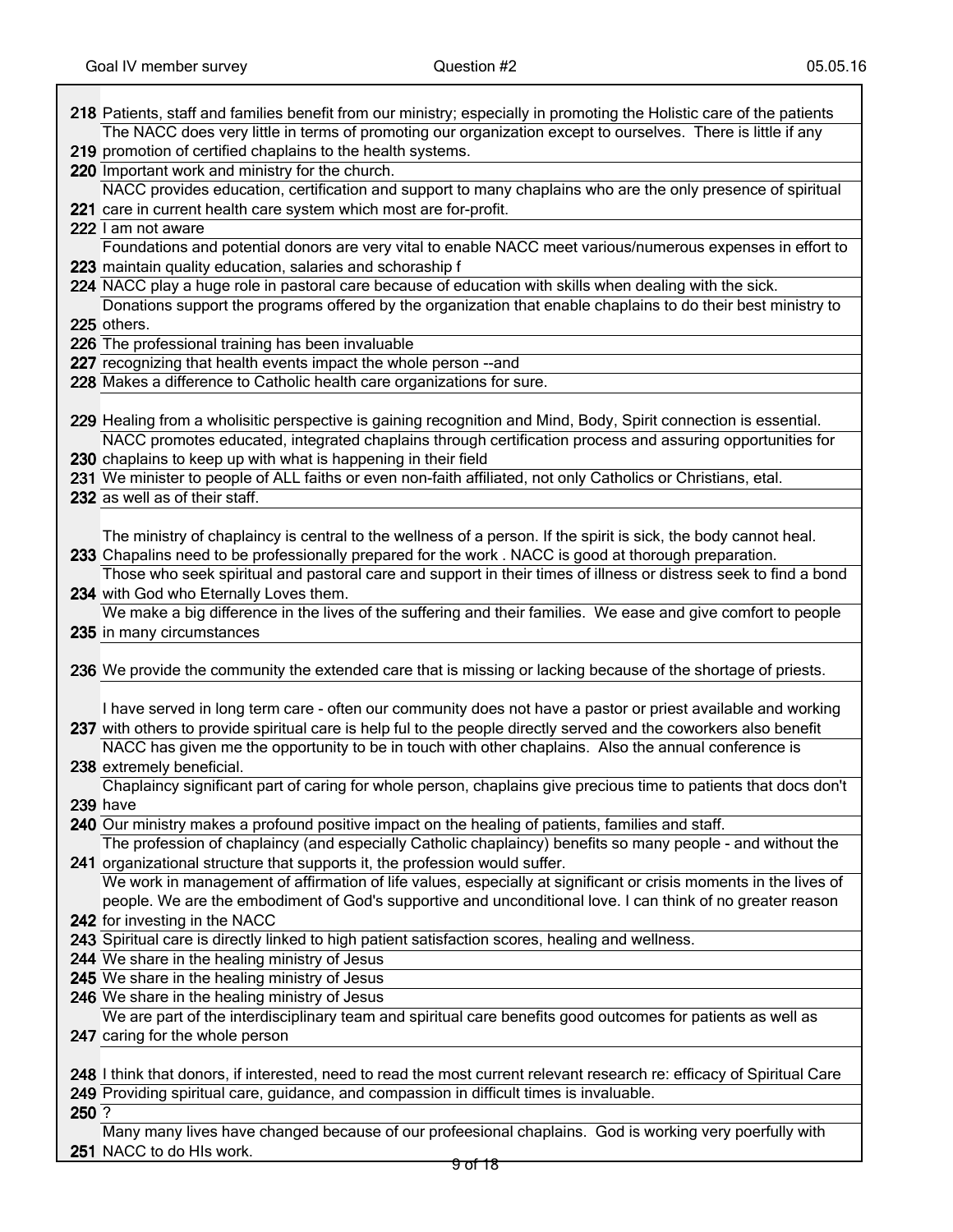| Because certified chaplains are able meet the needs of individuals experiencing various crisis' with the time         |
|-----------------------------------------------------------------------------------------------------------------------|
| we are able to spend with residents, patients, and families. We are able spend the time to console, listen, help      |
| in mediation, assist in healing of brokeness, and an array of other supports that probably otherwisewould not         |
| be met, or addressed. We supply the 'spirit' portion of the 'mind, body, spirit' of healing, and/or the spiritual     |
| 252 preparation for death.                                                                                            |
| 253 It it's rooted in our Christian faith and this guide us in a deeper and stroger way to Christ.                    |
| 254 Spirituality, prayer & reminders of God's love & presence is an important aspect of healing.                      |
| 255 Our ministry is an essential part of total health care.                                                           |
| 256 Connecting members and fostering the mission of Chaplaincy                                                        |
| 257 If I were a foundation, I would not fund NACC until the competing organizations consolidate.                      |
| 258 We are a professional organization and Spiritual Care is essential to the well being of all persons.              |
| 259 NACC supports the people who are serving God's people out in the world.                                           |
| 260 It is the life blood of NACC!                                                                                     |
| I"m not sure NACC provides a forcing function for foundations or other donors to contribute to our ministry. I do     |
| 261 not see adequate outreach to other ministries in the church.                                                      |
|                                                                                                                       |
| Chaplaincy provides the integration of ministering to the WHOLE person: body, mind, and SPIRIT. Chaplaincy            |
| benefits and reaches every aspect of our church, community, or society, whether patients (adult or children) in       |
| 262 hospitals, husing homes, care facilities, hospice, schools, parishes or the marketplace.                          |
| To help membership fees decrease. Being a part of a professional chaplaincy organization is important to the          |
| 263 ministry.                                                                                                         |
| 264 Chaplains impact the lives of those who are sick, experiencing trauma, or at the end-of-life.                     |
| Chaplains have a lot of education and training yet are paid less than many other professions. Outside funding         |
| enables our organization to continue, without burdening the members with even higher fees than we already             |
| 265 have.                                                                                                             |
| 266 It provides support to people at a time when they are facing critical or vulnerable health issues                 |
| 267 Our work is a noble one and coincided with Christ's major work ---care of the sick.                               |
| 268 Incorporates the positve affects of spirituality into healthcare.                                                 |
| Truthfully, chaplaincy is not all that well received in the community. General public is not familiar with the role   |
| 269 of a chaplain. The title is used intermittingly with the words priest and minister.                               |
| 270 Chaplains just like other entities need a support system specific to their work                                   |
|                                                                                                                       |
| 271 Respect dignity of patients, staff . Also we are well trained and have the traditions& strength of the Church.    |
|                                                                                                                       |
| 272 In hospital / nursing home setting it gives patients the courage to keep going and staff the hope to keep trying. |
| It's hard for me to separate NACC from the other accrediting groups in this regard for chaplains today address        |
| every spiritual belief. So to me the issue is chaplaincy itself which, to the uninformed, is not recognized for       |
| the spiritual support we provide. Because death and illness eventually reach every human being financial              |
| support is needed to help chaplains continue to 'educate' upcoming generations as to how we can help them             |
| through difficult times. A personal example: a goddaughter, actually a second cousin but for whom I have              |
| been her "aunt" all her life, will be taken off life support in another state tomorrow at the age of 54, a            |
| combination of lifestyle and the effects of the flu. Her second husband, whom I only met once in the past             |
| decade he has been involved, turned down my offer to be present, having no particular religious involvement--         |
| and wanting "to spare me" from having to see her "as she is now." He has no idea what tomorrow will be like           |
| for him and I could have helped. We have never lived the same state while I believe he might recall I am a            |
| 273 retired chaplain, he obviously has no idea how I am prepared to help. So more work is needed in terms of lettin   |
| Spirituality is integral to healing and chaplains are most qualified to provide and to make known this important      |
| 274 reality                                                                                                           |
| Bringing the spiritual element to the healing journey--supporting the aspects of healing that can neither be          |
| measured nor seen, but that is clearly present from the perspective of patients, family members, staff and            |
| chaplain. NACC support chaplains who represent the faith and values of the community in the hospitals and             |
| facilities that serve that community, particularly when individual community members are isolated or seperated        |
| 275 from the community of which they are a part.                                                                      |
| No one provides greater spiritual care in hospitals throughout this country than Chaplains and Spiritual Care is      |
| 276 integral to the health and well-being of those who are ill.                                                       |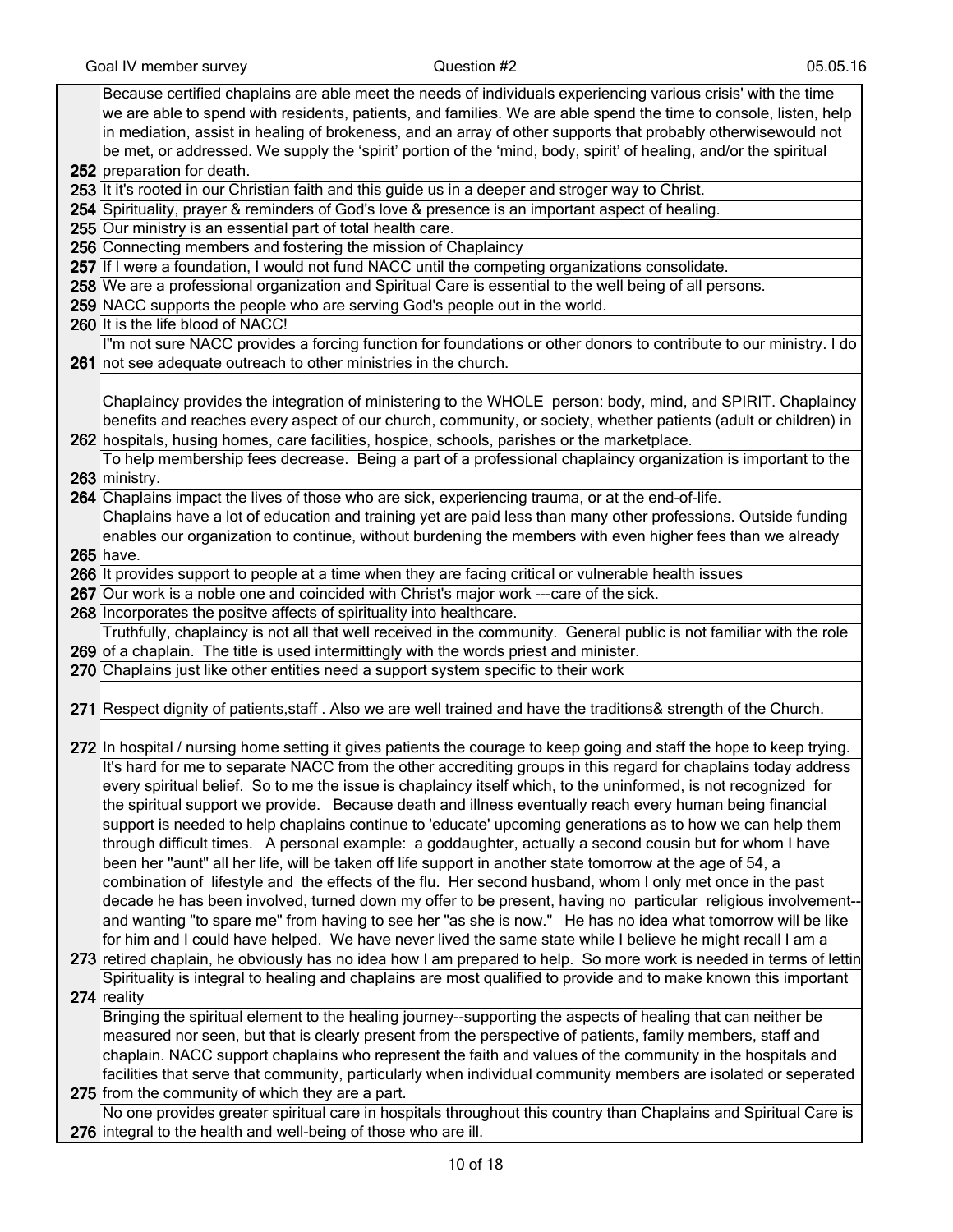| our ministry is inherently more theologically based, more person centered, more dignity conscious, more             |
|---------------------------------------------------------------------------------------------------------------------|
| 277 liturgically focused, more intentionally sacramental.                                                           |
| Ministry makes a huge difference in the care and response of the patients. They find our hospital a good place      |
| 278 to be. If I hear a complaint from them, I address it immediately and they know that I will.                     |
| Even for foundations/donors who have no religious bent, spiritual well-being often is perceived as critical to      |
| 279 human well-being, and spiritual health often is seen as critical to bodily health                               |
| provide calm and perspective for people in transition/crisis, attend to the spiritual aspect of the whole person,   |
| 280 educate healthcare team, support healthcare team in their own issues                                            |
| 281 Everybody benefits from getting our name and ministry known                                                     |
| Professional chaplaincy with its exceptional spiritual care for patients and families requires well deefined        |
| 282 standards which need financial support.                                                                         |
| Chaplains are so important in our world today. People need and crave guidance and connection throughout             |
| their lives; most especially in times of distress. Chaplains provide a very important service to                    |
| patients, families, and staff through their support and guidance, which leads to improved outcomes, greater         |
| 283 patient satisfaction, and a greater sense of wholeness for the organization itself.                             |
| The NACC is the only specifically Christian professional chaplaincy organisation. It is the only institution        |
| which asks what it means to be a Christian Chaplain. It is the only Chaplaincy group which is commited to and       |
| 284 answerable to the Church and to the Gospel of Jesus Christ.                                                     |
| 285 This is the future of the Church!                                                                               |
| 286 raise the bar for professional chaplaincy and promote whole person care                                         |
| Our ministry provides a compassionate, capable, well trained and vetted group of people to minister with those      |
| who are ill, dying or in distress. The largest group of lay ecclesial ministers in the US; ongoing training; a      |
| 287 guarantee of excellence                                                                                         |
| In whichever fiels we mister be it in hospitals, parishes, prisons or rehab centers, we invite people into a        |
| sacred and spiritual experience which is the deepest longing of every human's heart, knowingly or                   |
| 288 unknowingly.                                                                                                    |
| 289 One of 3 Essential Elements in the Healing Process--Spiritual, Mental, Physical                                 |
| 290 Because we need to take care of the whole person.                                                               |
| It's important to have effective and faith-filled chaplains. Having a community focused on Catholic chaplains       |
| 291 makes sense, especially in healthcare.                                                                          |
| Many of the hospitals that "supply" chaplain positions are Catholic hospitals. They have a vested interest in       |
| and deep awareness of the need for pastoral care. It only makes sense to support an organization that               |
| 292 supports the mission of these settings.                                                                         |
| 293 I have no idea                                                                                                  |
| 294 Provide a spiritual presence to individuals who need support during a particular difficult time in their lives. |
| 295 It touches the lives of suffering people and their families, bringing hope and healing.                         |
| 296 we provide spir care to those who do not have a religious affiliation                                           |
|                                                                                                                     |
| 297 Quality of patient care is strengthened through attention to the spirit of each person, not only body and mind. |
| 298 Provides emotional and spiritual support with no bias or agenda                                                 |
| 299 We bring spiritual care                                                                                         |
| Not sure---The Church's awareness of NACC is minimal; Many Bishops don't value it--ie. one auxiliary in our         |
| 300 Diocese said priests don't need any specall training for hospital ministry.                                     |
| Our ministry touches the core of peoples live, however, if you have not been in a hospital or expereinced the       |
| gift of having a chaplain assist you in a Goals of care conversation or explore one's concerns regarding end of     |
| life, or share in a blessing or address anxiety or any other human emotion then it will be very difficult to see    |
| 301 how we make a difference                                                                                        |
| We provide care for people at some of the most critical times of their lives regardless of their denomination or    |
| lack of religious denomination. Of particular import however is our ministry to Catholic Patients, Families, and    |
| Staff - supporting their Faith practices or being a catalyst in helping people who haven't been affiliated in a     |
| long time, come back to the Church. NACC supports us in that role and provides the support and education to         |
| 302 perform that ministry.                                                                                          |
| 303 It makes a real difference when a potential donor experiences service from an NACC person                       |

303 It makes a real difference when a potential donor experiences service from an NACC person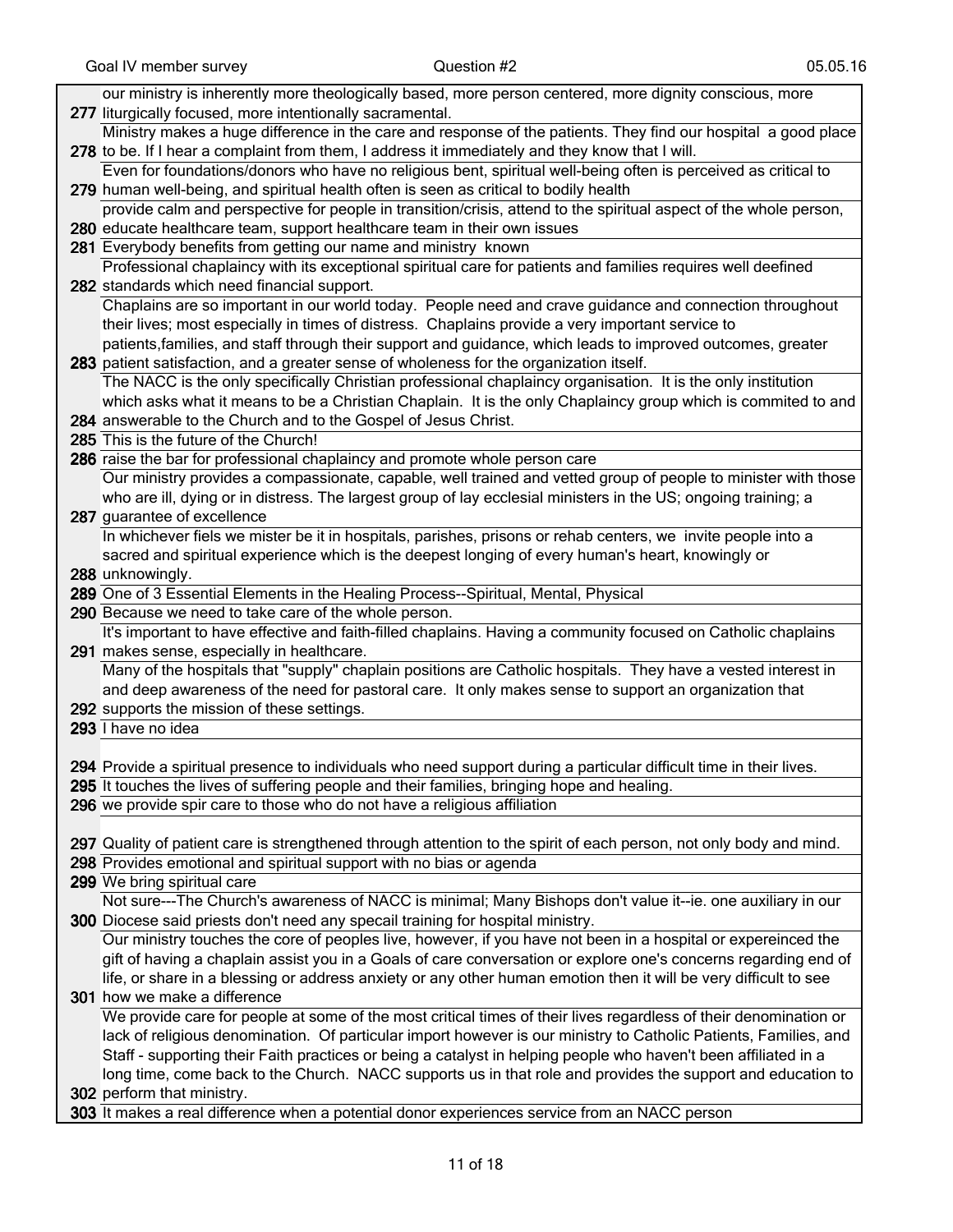| Question #2<br>05.05.16<br>Goal IV member survey                                                                                                                                                                                                                                                                                                                                                                                                                                      |
|---------------------------------------------------------------------------------------------------------------------------------------------------------------------------------------------------------------------------------------------------------------------------------------------------------------------------------------------------------------------------------------------------------------------------------------------------------------------------------------|
| The human person is so much more than material. The spirit supports the body, encourages ethical behavior<br>and decision making which recognizes the unique part of the human in this created world. The Chaplain<br>304 supports this in a way that no other discipline does.                                                                                                                                                                                                       |
| 305 Non-prpofit organization; source of education and staffing of chaoplaincy services in health centers                                                                                                                                                                                                                                                                                                                                                                              |
| 306 Professional chaplaincy in the Church is a great gift to God's people.                                                                                                                                                                                                                                                                                                                                                                                                            |
| We are the ones who are able to meet patients and families where they are and journey with them through<br>their ordeal, helping them to find their own source of strength while advocating for them with medical<br>307 professionals.                                                                                                                                                                                                                                               |
| 308 There are many persons who benefit from the ministry of qualified chaplains                                                                                                                                                                                                                                                                                                                                                                                                       |
| 309 Spiritual support in hospitals is becoming more and more critical to holisic healing                                                                                                                                                                                                                                                                                                                                                                                              |
| 310 We are with people at their most difficult times and are trained to serve them.                                                                                                                                                                                                                                                                                                                                                                                                   |
| We provide spiritual support for people of all walks of life, all traditions and beliefs. We make a difference in                                                                                                                                                                                                                                                                                                                                                                     |
| 311 end of life preparations.                                                                                                                                                                                                                                                                                                                                                                                                                                                         |
| 312 Big difference in hospital careof patients and improved patient satifaction                                                                                                                                                                                                                                                                                                                                                                                                       |
| Spiritual Care is an essential component of wholistic care for our patients and their families. adequate funding<br>enables NACC to provide Chaplains with resources that enhance thier expertise. Our ministry helps our<br>patietns nd their families to explore their deepest feelings about their goals and hopes and to plan                                                                                                                                                     |
| 313 accordingly.                                                                                                                                                                                                                                                                                                                                                                                                                                                                      |
| Donors who care about holistic health care would appreciate the NACC's interest in serving the whole person.                                                                                                                                                                                                                                                                                                                                                                          |
| Spiritual care--which the NACC supports--is still under-funded, under-researched, and under-appreciated in                                                                                                                                                                                                                                                                                                                                                                            |
| 314 American health care. The NACC can help change that.                                                                                                                                                                                                                                                                                                                                                                                                                              |
|                                                                                                                                                                                                                                                                                                                                                                                                                                                                                       |
| We bring professional chaplaincy skills to the interdisciplinary group. We provide spiritual support to patients,<br>315 families, and staff. We respond to all traumas, crises, deaths, codes, RRT's. We do spiritual assessments.                                                                                                                                                                                                                                                   |
| We are a vital professional in the healing ministry of Jesus in the Catholic church & beyond. We provide the                                                                                                                                                                                                                                                                                                                                                                          |
| 316 "High touch", the heart, so badly needed in our broken world.                                                                                                                                                                                                                                                                                                                                                                                                                     |
| My 21 years in ministry as a hospital chaplain convinced me of the importance of our ministry -- to patients,                                                                                                                                                                                                                                                                                                                                                                         |
| 317 families and hospital staff. It SADDENS me when staff of pastoral care depts. are reduced or done away with.                                                                                                                                                                                                                                                                                                                                                                      |
| 318 to ensure that we have trained professional chaplains into the future                                                                                                                                                                                                                                                                                                                                                                                                             |
| 319 Funding is essential to our continued ministry in all areas                                                                                                                                                                                                                                                                                                                                                                                                                       |
| Our ministry makes a positive difference in the support and emotional health of our patients as they accept                                                                                                                                                                                                                                                                                                                                                                           |
| 320 and face their illness.                                                                                                                                                                                                                                                                                                                                                                                                                                                           |
| Foundations and potential donors should indeed care about funding the work of NACC, because the ministry<br>NACC does is very essential to the society, NACC makes Christ present to the most vulnerable of the society.<br>NACC continues to extend the healing ministry of Jesus Christ by responding effectively and joyfully in<br>bringing hope and consolation to the human suffering and pain. Society cannot neglect or ignore this essential<br>321 social duty to humanity. |
|                                                                                                                                                                                                                                                                                                                                                                                                                                                                                       |
| The ministry of Pastoral Care embodies the essence of Catholic tradition and theology - care of the whole<br>person, attention to those times in the lives of families where compassionate response is most needed,<br>demonstrating leadership by creating and facilitating a culture of healing relationships which is at the heart of                                                                                                                                              |
| 322 the vocation of the physician, the nurse, all those who attend to the suffering and pain of another.                                                                                                                                                                                                                                                                                                                                                                              |
| Professional chaplains stand in the liminal space with persons who are experiencing significant events in their                                                                                                                                                                                                                                                                                                                                                                       |
| humanity, whether that be one of joy or suffering. In many cases, this act of accompanying others can be a                                                                                                                                                                                                                                                                                                                                                                            |
| God-with-you moment, but whether or not religous work is involved, the chaplain is a compassionate witness                                                                                                                                                                                                                                                                                                                                                                            |
| 323 to the experience of life at any stage.                                                                                                                                                                                                                                                                                                                                                                                                                                           |
| 324 Spiritual care is vital to the well-being of persons in a variety of environments, not just health care.                                                                                                                                                                                                                                                                                                                                                                          |
| 325 professionalism                                                                                                                                                                                                                                                                                                                                                                                                                                                                   |
| 326 brings/enhances comfort and hope to people in distress in diverse settings                                                                                                                                                                                                                                                                                                                                                                                                        |
| 327 Our presence, our training, our listening, our prayers brings about healing body, soul and spirit.                                                                                                                                                                                                                                                                                                                                                                                |
| Our ministry makes a difference 24 hours a day, at the bedside, in classrooms, board rooms, in offices, on the<br>battlefield and homeless shelters and in peoples homes. We are the hands, and heart of Christ touching                                                                                                                                                                                                                                                              |

- humanity during its most vulnerable and chaotic times. We are the love if God that extends beyond race,
- 328 creed and gender. Healing happens in the midst of such love.

329 Credibility and competence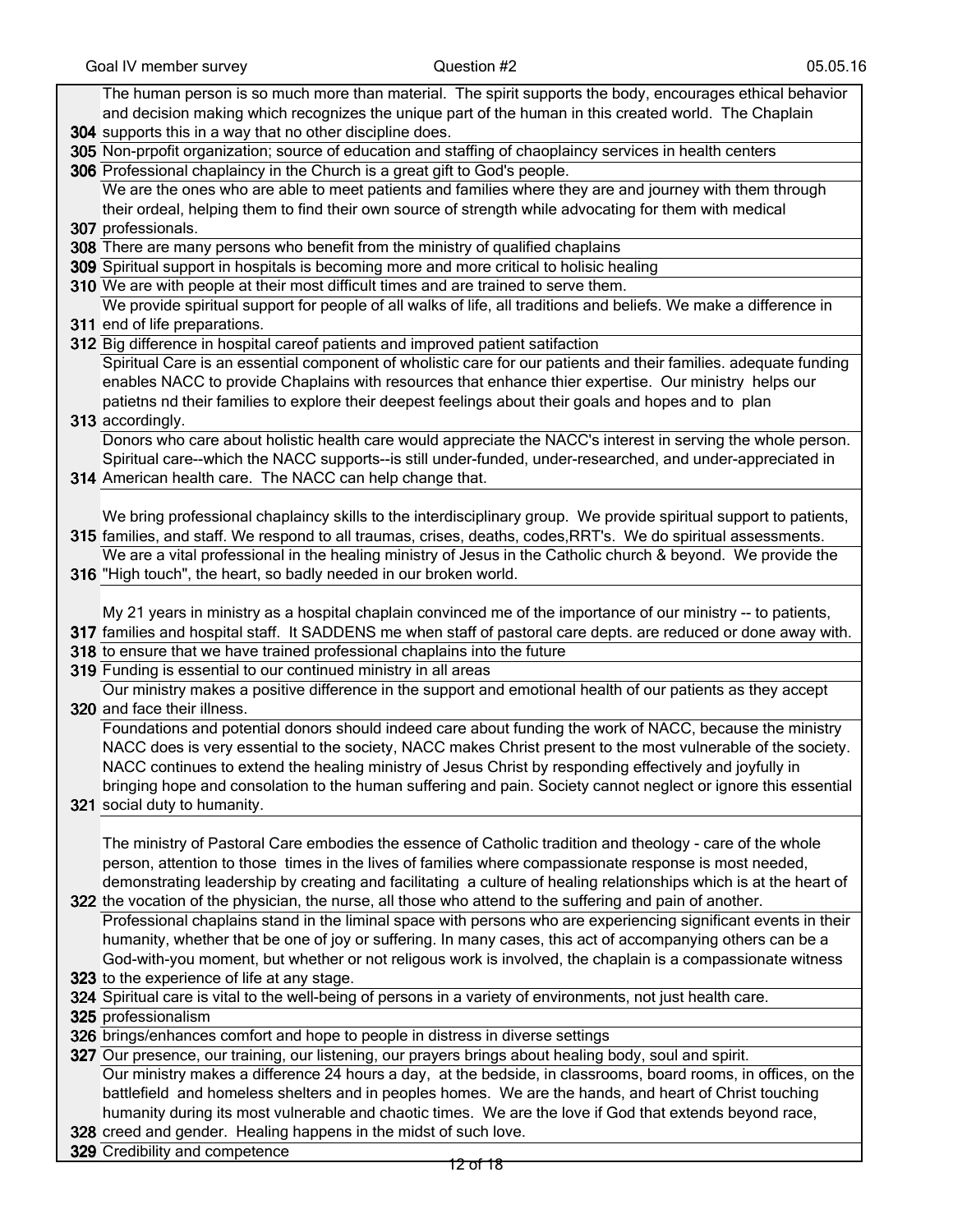|        | We are at the front lines in hospitals, nursing homes, prisons, jails, etc. where spiritual care is know to improve                                         |
|--------|-------------------------------------------------------------------------------------------------------------------------------------------------------------|
|        | 330 outcomes for people in need.                                                                                                                            |
|        | NACC assures our Health Care Institution that qualified Spiritual Care Professionals are certified to enhance                                               |
|        | the spiritual well-bing of patients, and lead the medical staff in providing wholistic care for patients. BCC                                               |
|        | provides orchestration for the entire team to be aware of and attentive to body, Mind and SPIRIT of each                                                    |
|        | 331 patient.                                                                                                                                                |
|        | Our ministry make a big difference to our resident/patients. as they know they will always have someone to                                                  |
|        | 332 listen to them in their time of need.                                                                                                                   |
|        | 333 Supporting chaplaincy is supporting good patient care.                                                                                                  |
|        |                                                                                                                                                             |
|        | research demosntrates the crucial improtance of spiritual care to overall well-being; the chaplains unique                                                  |
|        | expertise impacts whole person health and hence population health and the cost of health care; having                                                       |
|        | 334 professional CERTIFIED chaplains (and consistent oversight) ensures quality, ethical care                                                               |
|        | NACC is a leader in the quality of its certification process, and ensures that the voice of the Catholic Church is                                          |
|        | 335 represented in chaplaincy.                                                                                                                              |
|        | We are supportive to all--pts, family, and staff. We are regarded as caring for the wellbeing of a person and                                               |
|        | 336 available in times of stress, tragedy, and loss.                                                                                                        |
|        | It has become evident in health care that the whole person needs to be ministered to in order to heal more                                                  |
|        | quickly or to deal with the illness in a healthy way. Pastoral care is vital in helping a person deal with the                                              |
|        |                                                                                                                                                             |
|        | 337 illness.                                                                                                                                                |
|        | 338 Importance of chaplaincy is an undiscovered, valued resource.                                                                                           |
|        | Our difference is that we show as a profeszional body of certifird chaplains we have the credentials to be                                                  |
|        | 339 prssebt at the tBle with others who are up ro date.                                                                                                     |
|        | 340 I find our organization worthless so I can't give you a good answer.                                                                                    |
|        | In some cases we literally save peoples lives, bringing people back from the brink of despair; we are in many                                               |
|        | cases the eyes and ears, the boots on the ground for ethical issues especially in the ICUs, we maintain the                                                 |
|        | 341 Catholic identity of the hospital.                                                                                                                      |
|        | 342 Solidifies and protects our roles in different segments of society, (Hospitals, industry ).                                                             |
|        |                                                                                                                                                             |
|        |                                                                                                                                                             |
|        | 343 Our ministry makes a tremendous difference in many lives. In order to continue doing this, we need funding!                                             |
|        | Chaplaincy is essential for holistic care of patients and it needs the support of significant partners in order to                                          |
|        | 344 maintain appropriate standards of spiritual care                                                                                                        |
|        | The work of NACC is supportive of the work of Chaplains in every area of employment, research,                                                              |
|        | communication. NACC upholds the standards of practice to assure the public and those hiring Chaplains that                                                  |
|        | uniform standards are met. NACC's ministry to Chaplains occurs in those, and in many other ways, ie,                                                        |
|        | 345 continuing education, certification, etc.                                                                                                               |
|        | 346 Our ministry of presence is important is whatever facility we might be chaplains on staff.                                                              |
|        | 347 Womensince so many still don't know women can be chaplains in the Catholic Church                                                                       |
|        |                                                                                                                                                             |
|        | If I were able, I would gift the Association beyond what I have sent in this past year. It has been an expensive                                            |
|        | 348 year for me to send the fees for Re-Certification and the fees for three chaplains for annual membership.                                               |
|        | 349 IIt gives validity to an important ministry in the church and world                                                                                     |
|        | 350 We strive to offer holistic care                                                                                                                        |
| 351 Na |                                                                                                                                                             |
|        | 352 Good spiritual care is important for the sick and well alike.                                                                                           |
|        | Expand Christ's healing ministry beyond the shrinking ranks of male ordained ministers; recognizing and                                                     |
|        | 353 empowering lay women in Roman Catholic ministry roles                                                                                                   |
|        | Chaplains are willing to have conversations that doctors are uncomfortable having. Pts and families see                                                     |
|        | 354 chaplains as part of a team caring for whole person--body, mind and spurit                                                                              |
|        | Because NACC, through its member chaplains, touches the lives of myriads of people and therefore has an                                                     |
|        | impact in a wide variety of settings. We meet people where they are, which is often amidst a broken and                                                     |
|        | 355 wounded world, and through our training and skills help to heal that woundedness.                                                                       |
|        | 356 we are sincere                                                                                                                                          |
|        | 357 With several national Associations NACC is only catholic with usccb endorsement by                                                                      |
|        | Stronger funding allows for better unification, mission objective presentations, better communications and<br>358 interactive local participation programs. |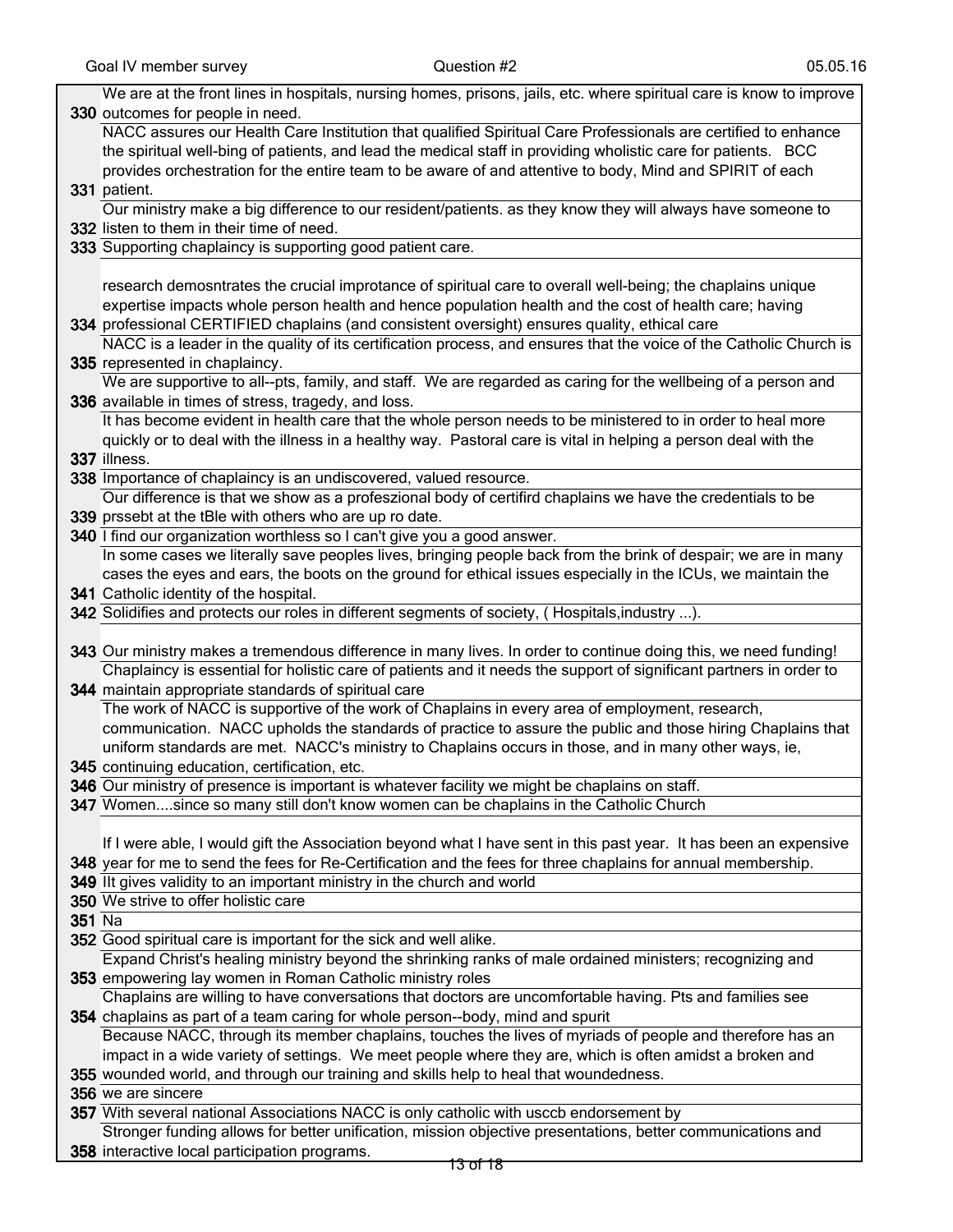|         | 359 Foundations that support Catholic activities should care if there are Catholic chaplains.                       |
|---------|---------------------------------------------------------------------------------------------------------------------|
|         | 360 Pastoral ministry is recognized as a vital part of holistic healing.                                            |
|         | To continue and accelerate the focus on total patient care both for the benefit of the patient and for minimizing   |
|         | 361 overall cost of healthcare.                                                                                     |
|         |                                                                                                                     |
|         | 362 Research has proven how professional, board certified chaplains contribute to patient healing and satisfaction  |
|         | Many of the chaplains are totally dedicated. They have dedicated their lives to service. As chaplains, we           |
|         | 363 continue to provide spiritual and emotional support to those who may be struggling.                             |
|         | 364 Spiriual Care with professional chaplains in a hospital setting is knowm to improve patient satifaction         |
|         | all. urrently educated MDs have been taught the whole person needs to be treated to improve linical                 |
|         | outcomes. since spiritual care impacts that prognosis, and it is not reimbursible under insurance or                |
|         | governmental programs, non-profit facilities need financial assistance to guarantee it for the healing of all       |
|         | 365 patients.                                                                                                       |
|         | 366 To support futue spiritual care to those in need                                                                |
|         | Jesus, in the Gospel, challenges us to visit the sick. These visits are one of the corporal works of mercy. An      |
|         | untrained, well meaning minister can harm rather than help. The training and challenge of the NACC enables          |
|         | 367 ministers to live the Gospel daily and Effectively                                                              |
| 368 N/A |                                                                                                                     |
|         | 369 to reach out to people who are suffering; to care with God's unconditional love                                 |
|         | If anyone with financial resources has benefitted from their or a loved one's spiritual support when hospitalized   |
|         | 370 or dying, they should be open to appeal.                                                                        |
|         | 371 helping people deal with illness, aging, crisis,                                                                |
|         | 372 That's what I'm wondering. I want the Journal of Pastoral Care back.                                            |
|         | Chaplains can be leaders in corporate, for profit and non profit organizations in planning, human resources,        |
|         | 373 ethics, community relations, public relations and many other areas.                                             |
|         | 374 Regorous standards for certification assure excellent chaplains                                                 |
|         | 375 We bring something special to the patients, staff, visitors and volunteerswe listen                             |
|         | NACC promotes excellence and professionalism in Chaplains; it also offers opportunities for development and         |
|         | 376 education                                                                                                       |
|         | 377 It is support well-provided for professional endeavors in spiritual care otherwise unfunded.                    |
|         | 378 Advocacy                                                                                                        |
|         | 379 It is involved in providing for essential care of the whole human person.                                       |
|         | 380 For the reasons in #1                                                                                           |
|         | 381 Ministry to the sick and elderly is a very important part of our work                                           |
|         |                                                                                                                     |
|         | professional chaplains providing care based on standardized competencies enhance the research studies               |
|         | 382 done that indicate the value such care contributes to a patient's compliance, healing and recovery              |
|         | 383 catholic healthy care must include high quality spiritual care                                                  |
|         |                                                                                                                     |
|         | Well qualified, board certified Catholic chaplains are essential to providing quality pastoral care to patients in  |
|         | hospitals, nursing homes, and hospice. Priests are not able to spend extended time with patients and families       |
|         | 384 whereas chaplains are able to make extended visits at critical times for patients and families.                 |
|         | 385 We are uniquely able to provide whoistic care: body, mind and spirit - to patients, their loved ones and staff. |
|         | The chaplaincy ministry can actually boost patients' healing process. Hospice chaplains help patients in their      |
|         | 386 last days, weeks or months to come to peace                                                                     |
|         | As chaplains we receive testimonials from those we minister to, attesting to attesting to the difference we         |
|         | make for them. We are driven to carry on our mission despite the fact that we make little money and often do        |
|         | not receive benefits. Our faith an convictions propels us yet if donors and foundations supported us we would       |
|         | 387 find additional validation for our work of love. Chaplaincy is a work of love.                                  |
|         | 388 Very helpful in communicating to the many who work, or aspire to work, in this ministry                         |
|         | Chaplains have an important role in increasingly team based health care, advocating for dignity, depth of           |
|         | 389 understanding and creative responses to individual and relational concerns and needs.                           |
|         | 390 Keeping chaplains strong, educated and supported for ministry in the places we serve.                           |
|         | 391 It is an organiation that keeps Ministry "Roman Catholic" in a growing secular society.                         |
|         | 392 The chaplains offer the healing ministry to patients in their hour of need and assist families also.            |
|         |                                                                                                                     |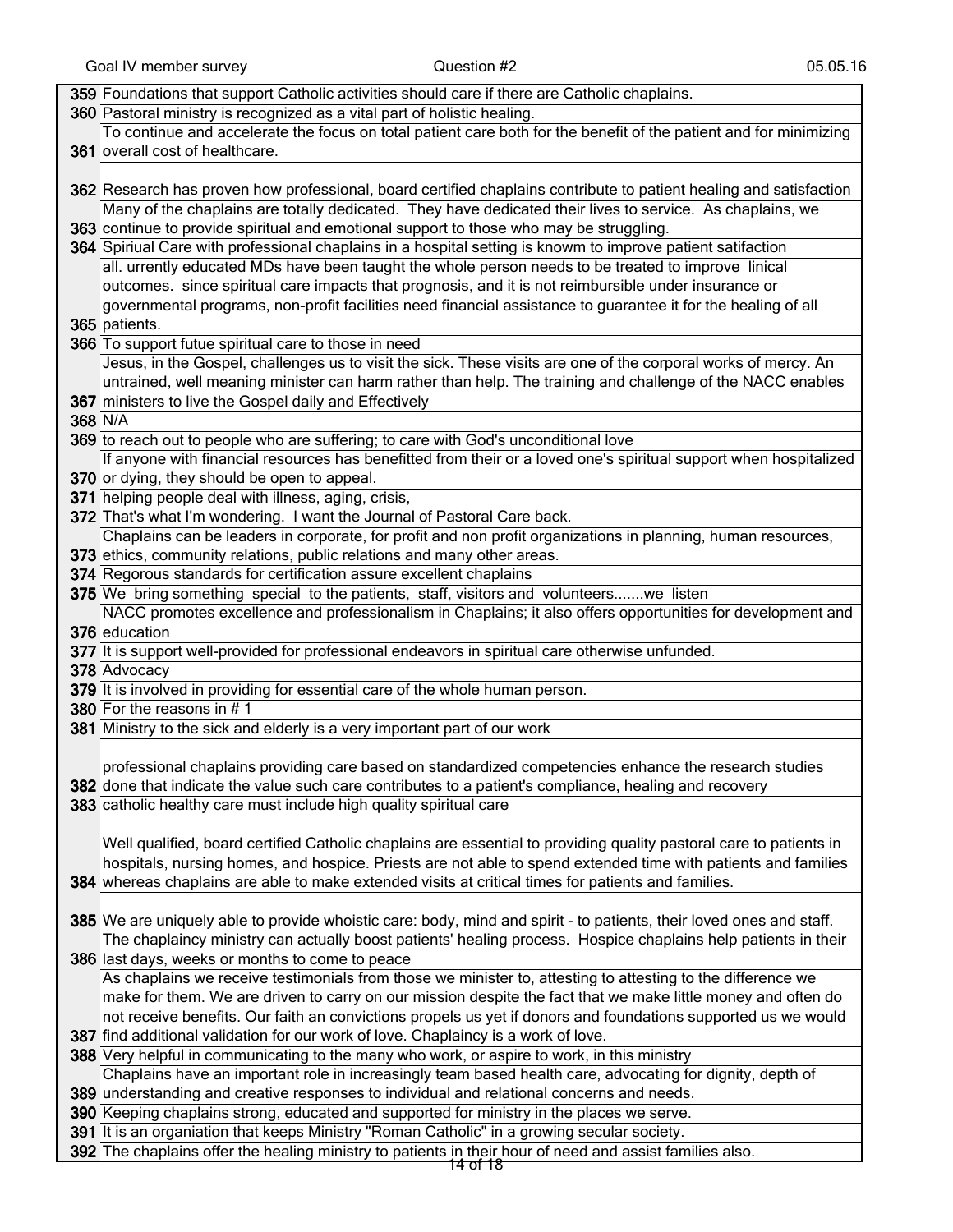ヿ

| 393 ensuring we have professionally prepared and supported chaplains is imperative Catholic Healthcare                                                                                                                              |
|-------------------------------------------------------------------------------------------------------------------------------------------------------------------------------------------------------------------------------------|
| 394 Our ministry brings healing wholness and comfort to people                                                                                                                                                                      |
| We support people during the most vulnerable times in their lives, offering them compassionate presence and                                                                                                                         |
| 395 hope.                                                                                                                                                                                                                           |
|                                                                                                                                                                                                                                     |
| We touch the lives of myriads of individuals when they are very vulnerable and seeking meaning in their life                                                                                                                        |
| journeys. We are present in traumatic situations and we follow up with grief support afterward. We help people                                                                                                                      |
| 396 come to find meaning in life by "companioning" them and helping them find answers within them.                                                                                                                                  |
| We contribute healing presence to patients, outpatients, residents, incarcirated, crisis victims and official and                                                                                                                   |
| 397 unofficial staff.                                                                                                                                                                                                               |
| 398 NACC proides clarity in defining chaplaincy.                                                                                                                                                                                    |
| 399 Professional oversight raises standards, adds credence and professionalism to Chaplaincy.                                                                                                                                       |
| If our work was to simply verify theological competence of Catholic chaplains, then it would be worth                                                                                                                               |
| supporting. Since so much of what NACC does is duplicitous with the other cognate groups, I don't                                                                                                                                   |
| understand why there hasn't been a move to consolidate into one national chaplain organization that would                                                                                                                           |
| 400 have a greater impact overall and a greater voice on the national stage.                                                                                                                                                        |
| 401 The NACC does important work and empowers professional chaplains in ministry.                                                                                                                                                   |
| 402 advocating for spiritual care in every hospital, advocating with bishops for fuller lay participation                                                                                                                           |
| NACC puts highly qualified and carefully evaluated chaplains into hospitals where there is great need for                                                                                                                           |
| consistent spiritual support. NACC chaplains care for people of all faith traditions and for those who do not                                                                                                                       |
| claim a faith tradition, providing a welcome and pastoral support to patients, families, doctors, and staff.                                                                                                                        |
| NACC chaplains value their relationships with spiritual caregivers of other faiths and work collaboratively with                                                                                                                    |
| ministers in the wider community, demonstrating first hand the Catholic Church's commitment to serving those                                                                                                                        |
| 403 who are vulnerable.                                                                                                                                                                                                             |
|                                                                                                                                                                                                                                     |
| Members of the NACC provide ministry to the sick and most vulnerable, resources for those who struggle and<br>404 suffer in the face of illness and death and facilitate spiritual healing and health across the continuum of care. |
| Universities such as George Washington University and Duke University supporting research on the                                                                                                                                    |
| connection of spirituality and health and medicine validates the work of people in spiritual/pastoral care. The                                                                                                                     |
| NACC supports the "feet on the ground" that connect the health and well being of individuals with the                                                                                                                               |
| 405 sacredness of their existence.                                                                                                                                                                                                  |
| We are able to touch lives in the holistic sense of the word. We address much more than the physical, but                                                                                                                           |
| 406 also the emotional, mental and spiritual.                                                                                                                                                                                       |
| 407 We help people access their spiritual beliefs as a help in dealing with serious illness and death.                                                                                                                              |
| Certified chaplains allow people in distressing situations to use their spirituality to cope, no matter their                                                                                                                       |
| 408 religous affiliation                                                                                                                                                                                                            |
| 409 Catholic Chaplains (though not ordained clergy) respond quicker than clergy and are more trained.                                                                                                                               |
|                                                                                                                                                                                                                                     |
| Catholic healthcare, through its chaplains, educational offerings, committees, and leadership creates                                                                                                                               |
| opportunities and a culture of healing for patients, families, healthcare workers and the communities it serves.                                                                                                                    |
| Spiritual Care is an aspect of life which encompasses the mental, physical, emotional and social dimensions                                                                                                                         |
| 410 of life and enables healing to occur in a manner in which no other discipline can offer.                                                                                                                                        |
| 411 It allows a greater base of funding.                                                                                                                                                                                            |
| 412 We are well-trained and held accountable to certain standards.                                                                                                                                                                  |
| 413 Support for the future of humane health care<br>414 to support the chaplaincy programs and staffing                                                                                                                             |
| Immesurable support and witness for patients, families, staff, physicians and even Hospital Administrators at                                                                                                                       |
| <b>415</b> times.                                                                                                                                                                                                                   |
| it supports Catholic identity in the Catholic health ministry, standards and certification support excellence in                                                                                                                    |
| 416 the profession.                                                                                                                                                                                                                 |
| 417 not sure.                                                                                                                                                                                                                       |
| we are the heart of faith-based healthcare; positive impact on patient experience and employee engagement                                                                                                                           |
| 418 (cite research)                                                                                                                                                                                                                 |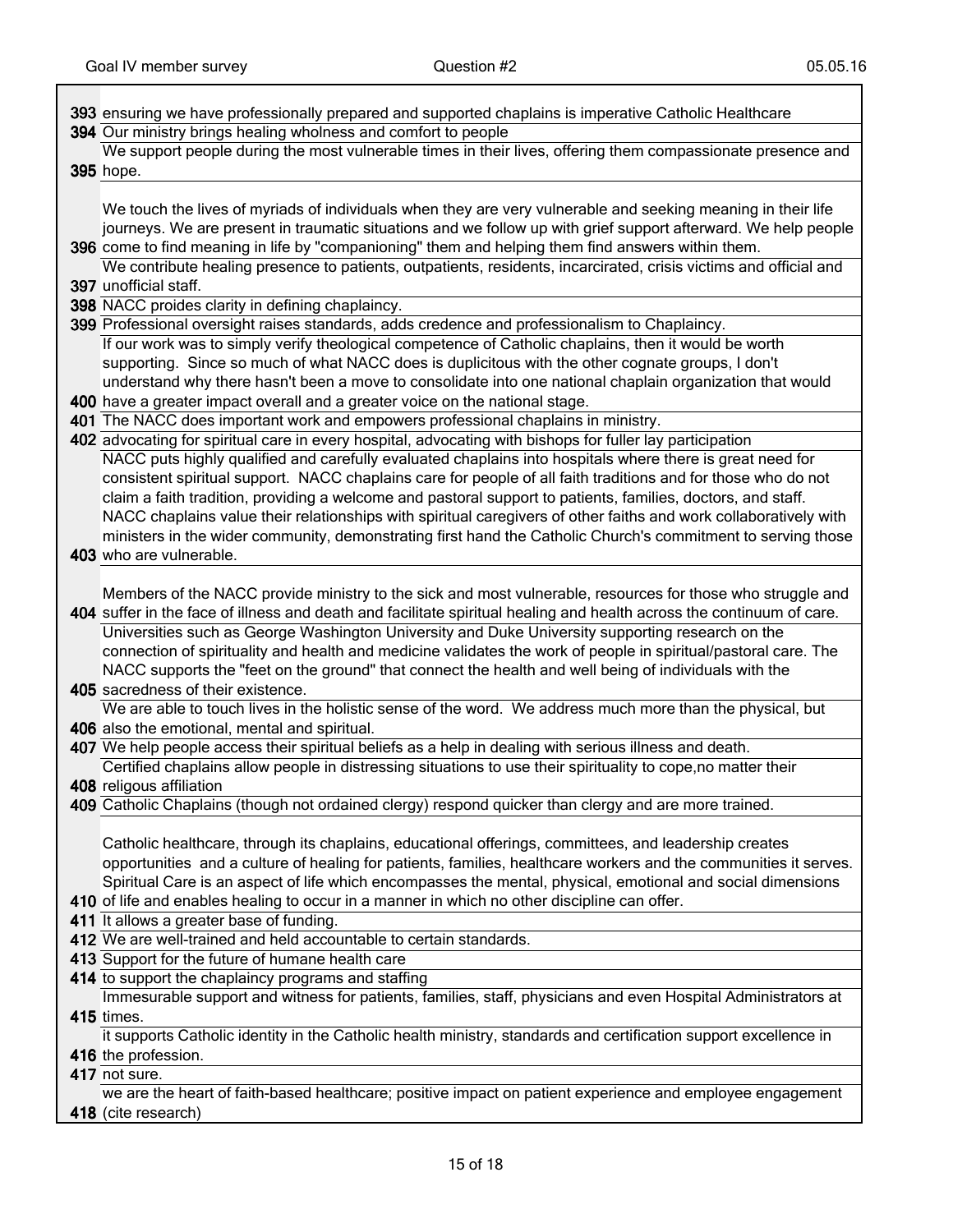| In my mind, there is nothing that extends beyond the realm of spitituality. Providing the avenues for supporting                                                                                                            |
|-----------------------------------------------------------------------------------------------------------------------------------------------------------------------------------------------------------------------------|
| the work of chaplains means that those supporters are truly involved in training the best chaplains to reach out                                                                                                            |
| 419 to those in spiritual needs across society.                                                                                                                                                                             |
| 420 spiritual healingis part of complete healing                                                                                                                                                                            |
| Quality of life for those who choose to benefit from ministry services is the biggest difference. Have donors                                                                                                               |
| 421 visit and interview residents.                                                                                                                                                                                          |
| 422 Catholic identity in the larger spiritual care service arena.                                                                                                                                                           |
| If they value the compassionate care of professional spiritual care, they are welcome to invest in the                                                                                                                      |
| education, certification and continues support of those who have been called to serve as chaplains. It's the                                                                                                                |
| professionalism of a board certified chaplain and CPE educator that makes the difference in the scope of                                                                                                                    |
| 423 ministry provided.                                                                                                                                                                                                      |
| There is no measuring on the difference chaplains make in every way possible. Funding is an important part                                                                                                                  |
| 424 of what we do and more.                                                                                                                                                                                                 |
| Providing well educationed and trained men and women to extend the Catholic faith tradition in the care of                                                                                                                  |
| 425 souls/ persons in all levels of care                                                                                                                                                                                    |
| NACC enables ordained and lay persons to serve people with spiritual need who might otherwise be                                                                                                                            |
| 426 overlooked: the least of these.                                                                                                                                                                                         |
| The ultimate goal of any ministry, in addition to the salvation of souls, is to enhance the dignity of men and                                                                                                              |
| 427 women.                                                                                                                                                                                                                  |
| 428 Our ministry gives depth and meaning to all those we come in contact with.<br>They should care and support because at some point we all will be in the hospital and need the support and                                |
| comfort of a chaplain. I have experienced where being a chaplain for a family has helped them in a situation                                                                                                                |
| 429 that they felt most alone and needed someone to be there for them and the patient.                                                                                                                                      |
|                                                                                                                                                                                                                             |
| 430 We help the client rediscover his/her purpose and meaning in life as self-esteem and dignity are restored.                                                                                                              |
| 431 It is rooted in the healing ministry of Christ.                                                                                                                                                                         |
| 432 It makes so much differenceit captures the lives of people                                                                                                                                                              |
| As we attempt to find meaning in life the chaplain is on the front lines as people struggle to find meaning in life                                                                                                         |
| 433 post health issues                                                                                                                                                                                                      |
|                                                                                                                                                                                                                             |
| 434 Our one on one out reach to the ill and those dying of all creeds, religions and beliefs benefits so many.                                                                                                              |
| 435 It keeps us all up to date on the current issues affecting pastoral care in institutions like hospitals.                                                                                                                |
| We, as chaplains continue the healing ministry of Christ, impact health outcomes by tending to the spiritual                                                                                                                |
| 436 component of the human makeup, and can improve patient satisfaction.                                                                                                                                                    |
|                                                                                                                                                                                                                             |
| More and more healthcare facilities are recognizing the value of treating the WHOLE person. Chaplains and                                                                                                                   |
| 437 volunteers are important components to developing a well-rounded plan of care for the whole person.<br>Our ministry deals with people facing intimate and life-changing experiences for which there is no pill that can |
| offer a solution or relieve from the pain of it all. We are a people-oriented profession that cannot be replaced                                                                                                            |
| by a robot, computer, or a service animal. And the society we live in today demands the attention of the human                                                                                                              |
| 438 touch.                                                                                                                                                                                                                  |
| 439 For me, I believe it is an important way to legitimize a very important lay ministry                                                                                                                                    |
| Ongoing professionalization of Spiritual Care for ability to work more effectively with interdisciplinary                                                                                                                   |
| 440 helathcare teams in a rapidly changing healthcare environment.                                                                                                                                                          |
| 441 Catholic identity, culture, values in a generic world                                                                                                                                                                   |
|                                                                                                                                                                                                                             |
| 442 We bring hope, compassion and peace to the lives of those in our care, their families and to institutions.                                                                                                              |
| That is a good question? The ministry 'person to person' is deeply appreciated however, as a professional                                                                                                                   |
| organization there is not ' public way ' to advertise it. Being a minister for 40 yrs, I am confident that the                                                                                                              |
| 443 outreach is important and looked at - being a Catholic Chaplain - as valuable.                                                                                                                                          |
| Catholic Chaplains make a difference! Our Rituals, beliefs, Sacramental care, and worship are extremely                                                                                                                     |
| 444 important, especially in my hospital ministry.                                                                                                                                                                          |
| 445 Raises the bar for qualified chaplaincy job applicants                                                                                                                                                                  |

446 NACC supports my ministry as a lay Catholic Chaplain better than other certifying organization.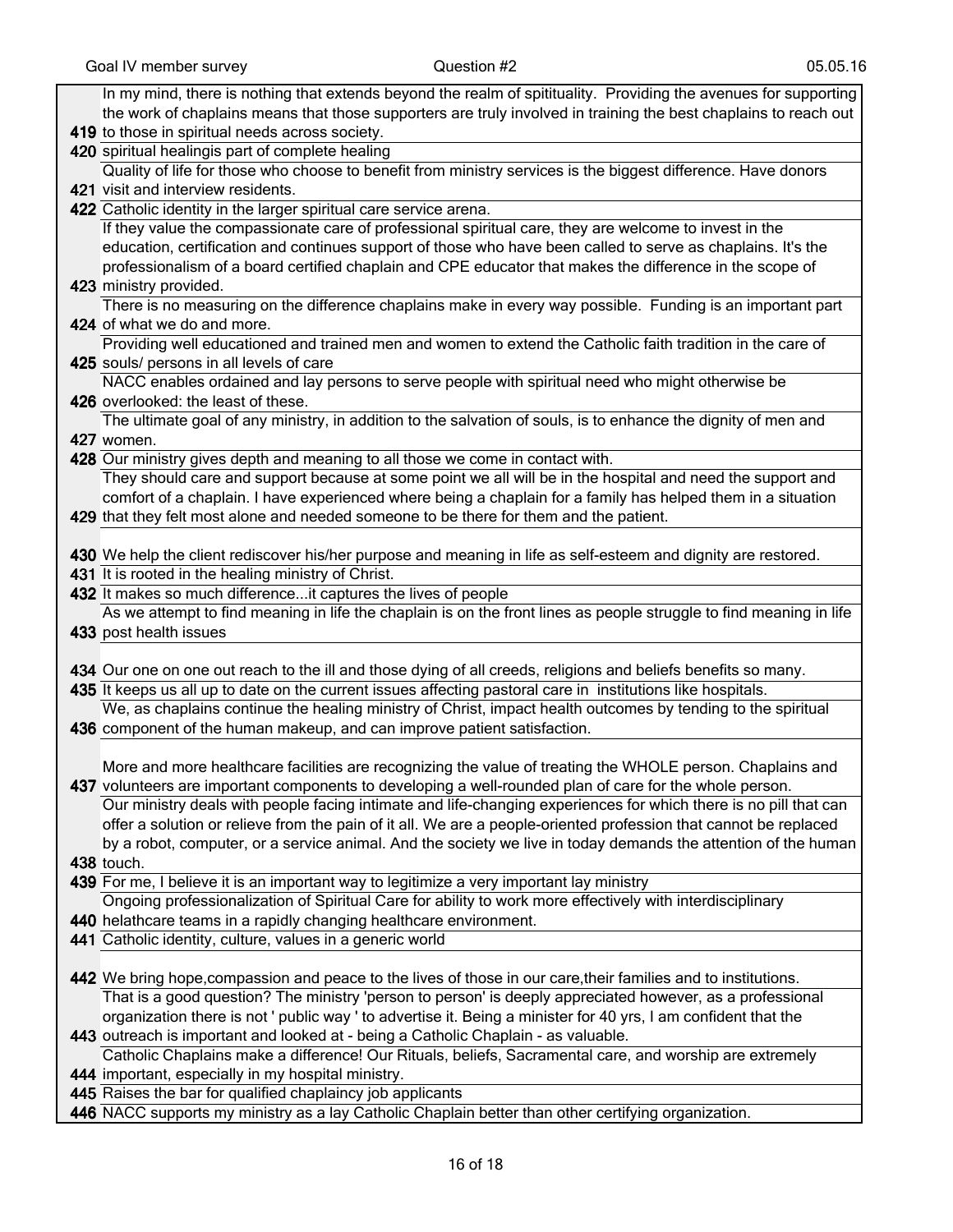٦

| The proportion of patients requesting spiritual care from Catholic chaplains are significantly higher than the<br>rest of the population. Where I work, requests for Catholic spiritual care makes up nearly 3/4 of the total<br>number of requests Without NACC to provide appropriate resources to support the ministry, a significant part |
|-----------------------------------------------------------------------------------------------------------------------------------------------------------------------------------------------------------------------------------------------------------------------------------------------------------------------------------------------|
| 447 of the population would be unserved or underserved by professionally trained Catholic Chaplains.                                                                                                                                                                                                                                          |
| Whenever someone is sick, it is their BODY, MIND AND SPIRIT that are effected. The Chaplain assists in                                                                                                                                                                                                                                        |
| both the MIND AND SPIRIT. I have found 99% of the people have been very open to a person of prayer to                                                                                                                                                                                                                                         |
| 448 visit and support.                                                                                                                                                                                                                                                                                                                        |
| The ministry of chaplains makes a difference to patients and staff in institutions. In spite of efforts to do                                                                                                                                                                                                                                 |
| research it is difficult to quantify the benefit of our work. Unless donors have had contact with a chaplain in a                                                                                                                                                                                                                             |
| time of crisis I believe it it extremely difficult to make foundations or donors "care about funding the work of                                                                                                                                                                                                                              |
| NACC." I believe that our failure to align with APC while still retaining our Catholic identity is a huge drawback                                                                                                                                                                                                                            |
| 449 that inhibits the growth of NACC>                                                                                                                                                                                                                                                                                                         |
| 450 I believe in NACC and strongly support the preparation and CPE for chaplaincy                                                                                                                                                                                                                                                             |
| Chaplain ministry has been proven to shorten the length of stay for patients; provide needed support for their                                                                                                                                                                                                                                |
| 451 families, as well as religious materials for patients/ families & staff.                                                                                                                                                                                                                                                                  |
| Funding the work of NACC ensures that chaplains will be able to continue providing quality care to all persons                                                                                                                                                                                                                                |
| 452 they encounter.                                                                                                                                                                                                                                                                                                                           |
| Having a Catholic organization like NACC is a great gift of God and I would earnestly beg to all donor to help                                                                                                                                                                                                                                |
| <b>453 NACC</b>                                                                                                                                                                                                                                                                                                                               |
| 454 We bring hope and calm to difficult situations through our presence and support<br>455 I am unable to respond to that question                                                                                                                                                                                                            |
| 456 Hospital chaplaincy is an effective way to promote interfaith relationships and understanding.                                                                                                                                                                                                                                            |
|                                                                                                                                                                                                                                                                                                                                               |
| I think our ministry is especially important now that some states are legalizing assisted suicide. Following the                                                                                                                                                                                                                              |
| 457 Ethical and Religious Directive for Catholic healthcare is very important to me and many others.                                                                                                                                                                                                                                          |
| 458 It continues the healing ministry of Jesus through educated, certified chaplains.                                                                                                                                                                                                                                                         |
| We stand out among chaplaincy organizations as explicitly Catholic; Catholic Chaplains reach a significant                                                                                                                                                                                                                                    |
| 459 population which can often be overlooked                                                                                                                                                                                                                                                                                                  |
| Qualified competent professional that is a partner to health are team and the only member of the healthcare                                                                                                                                                                                                                                   |
| team that specifically qualified to address spiritual assessment and outcome that benefit the patient and                                                                                                                                                                                                                                     |
| 460 family.                                                                                                                                                                                                                                                                                                                                   |
| 461 Help develop and expand Chaplaincy                                                                                                                                                                                                                                                                                                        |
| Potential donors can know with confidence that a Catholic board certified chaplain has skills, the mission, the                                                                                                                                                                                                                               |
| 462 call and the spiritual/theological training for chaplain ministry.                                                                                                                                                                                                                                                                        |
| 463 It brings the chaplain ministry to a very high level.                                                                                                                                                                                                                                                                                     |
| NACC Chaplains offer holistic emotional and spiritual support to patients and families members when there is                                                                                                                                                                                                                                  |
| a crisis of illness of injury. We prepare the dying and their families for their final days of life and help them                                                                                                                                                                                                                             |
| understand the healthcare decisions being made on behalf of the patient. We interpret this care for the                                                                                                                                                                                                                                       |
| patient/family in a way that engages understanding and upholds the dignity of the patient. Often, Chaplains                                                                                                                                                                                                                                   |
| assist patients and families with important Advance Care Planning that helps direct a patient's plan of care at                                                                                                                                                                                                                               |
| critical junctures. This helps to assure that the patient recieves only that care which they have specified they                                                                                                                                                                                                                              |
| 464 would want, helping to keep overall costs down and honor patient's wishes.                                                                                                                                                                                                                                                                |
| NACC is the national professional organization which guides and set common standards for education and                                                                                                                                                                                                                                        |
| competencies for Catholic Chaplians who serve in Catholic hospitals and healthcare facilities througout the                                                                                                                                                                                                                                   |
| 465 US and beyond.                                                                                                                                                                                                                                                                                                                            |
| Chaplains continue the healing ministry of Jesus and witness how Catholic ministry continues to make a real                                                                                                                                                                                                                                   |
| difference in the facilities and communities where we serve. I suggest telling some real stories here of how our                                                                                                                                                                                                                              |
| 466 chaplains make a difference.                                                                                                                                                                                                                                                                                                              |
|                                                                                                                                                                                                                                                                                                                                               |
| Personally, I think the Church should be a funding partner and there should be a connection made between                                                                                                                                                                                                                                      |
| this gift as "mercy healer" and pastoral ministry on behalf of the church. When I worked as a chaplain at an                                                                                                                                                                                                                                  |
| assisted living for a year, I saw the difficulty of being a paid staff by the administration and not an extension of                                                                                                                                                                                                                          |
| the church. In my situation the owners lack of knowledge regarding spiritual care giving became an issue.                                                                                                                                                                                                                                     |
| 467 They wanted to lead what they did not know. The church knows and should be the one doing the leading.                                                                                                                                                                                                                                     |

17 of 18